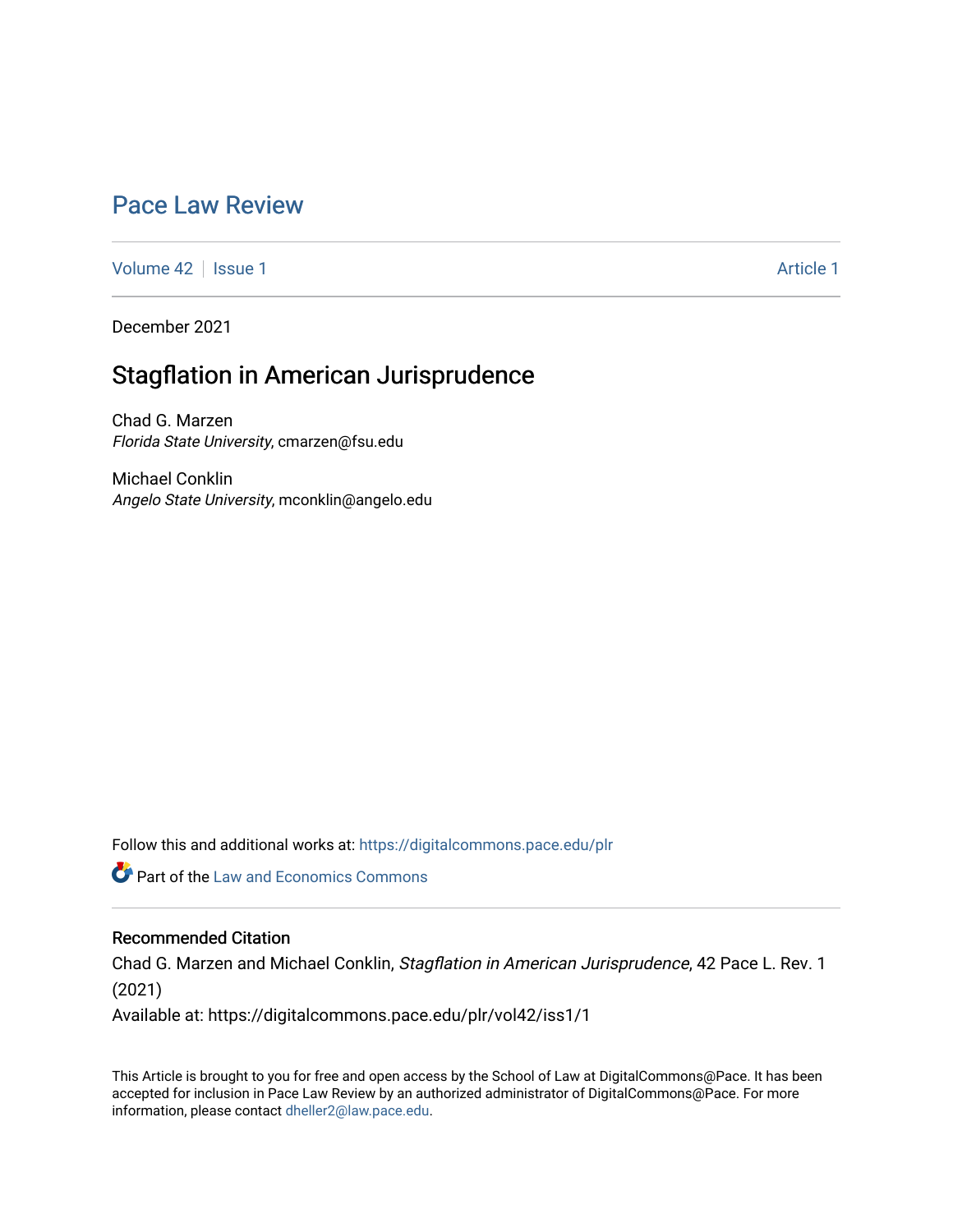# **STAGFLATION IN AMERICAN JURISPRUDENCE**

# **Chad G. Marzen\* Michael Conklin\*\***

# TABLE OF CONTENTS

| А. | The Causes and Consequences of 1970s Stagflation  4      |    |
|----|----------------------------------------------------------|----|
| B. |                                                          |    |
|    |                                                          |    |
|    | A. Natural Resources Defense Council, Inc. v. Callaway 8 |    |
|    |                                                          |    |
|    |                                                          |    |
|    |                                                          |    |
|    |                                                          |    |
|    |                                                          |    |
|    |                                                          |    |
| C. | Stagflation, Commercial Impracticability, and Force      |    |
|    |                                                          | 18 |
| D. |                                                          |    |
| Е. |                                                          |    |
|    |                                                          | 22 |

# <span id="page-1-0"></span>I. INTRODUCTION

With a significant number of Americans now vaccinated against COVID-19,<sup>1</sup> the end of the COVID-19 pandemic is finally in sight.2 The end of the pandemic has brought forth a sense of renewed optimism

1

<sup>\*</sup> American General Insurance Associate Professor of Insurance Law, Florida State University. This author can be reached at cmarzen@fsu.edu.

<sup>\*\*</sup> Powell Endowed Professor of Business Law, Angelo State University. This author can be reached at mconklin@angelo.edu.

<sup>1</sup>*. See* Sheryl Gay Stolberg & Noah Weiland, *With Vaccination Goal in Doubt, Biden Warns of Variant's Threat*, N.Y. TIMES (Sept. 2, 2021), https://www.nytimes.com/2021/06/18 /us/politics/biden-vaccine-variants.html.

<sup>2</sup>*. See* Tomi Kilgore, *The COVID-19 Pandemic Isn't Over, but 'The Great End Point' Is in Site As More Than 120 Million Americans Are Fully Vaccinated*, MARKETWATCH (May 14, 2021, 3:10 PM), https://www.marketwatch.com/story/the-covid-19-pandemicisnt-over-but-the-great-end-point-is-in-site-as-nearly-120-million-americans-arefully-vaccinated-11621009380.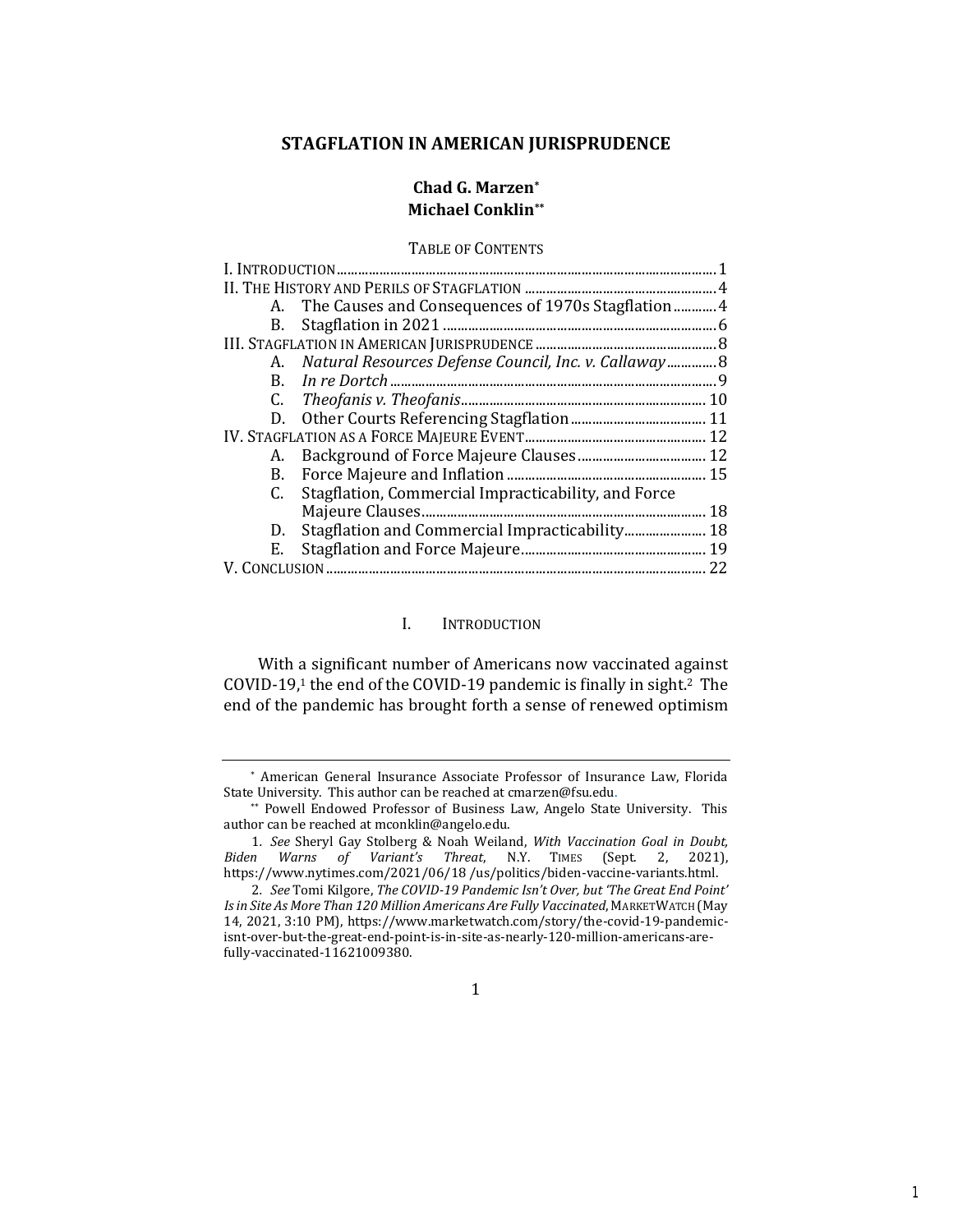in the United States, $3$  with restrictions being lifted, $4$  schools reopening,<sup>5</sup> baseball stadiums filled with spectators,<sup>6</sup> and travel resuming.<sup>7</sup>

However, the consequences of the COVID-19 pandemic, and resulting rise in individuals leaving their homes, has led to shortages of some materials and items such as lumber, $8$  new cars, $9$  and bicycles.<sup>10</sup> Furthermore, in a new era of massive stimulus,<sup>11</sup> a sharp rise in inflation has resulted in increasing prices and sticker shock for

<sup>3</sup>*. See* Tim O'Donnell, *Americans More Optimistic About the Future Than at Any Point Since 2006, Poll Finds*, YAHOO! NEWS (May 2, 2021), https://news.yahoo.com/americans-more-optimistic-future-point-161600663.html.

<sup>4</sup>*. See* Erin Schumaker, *US Sees Signs of 'New Normal' As States Lift COVID Restrictions*, ABCNEWS (June 1, 2021, 6:09 AM), https://abcnews.go.com/US/us-seessigns-normal-states-lift-covid-restrictions/story?id=77999357.

<sup>5</sup>*. See* Dana Goldstein, *Schools Are Open, but Many Families Remain Hesitant to Return*, **N.Y.** TIMES (Aug. 13, 2021), https://www.nytimes.com/2021/05/09/us/covid-school-reopening-virtuallearning.html.

<sup>6</sup>*. See* Jeff Tracy, *Normalcy Is Returning to America's Pastime*, AXIOS (June 10, 2021), https://www.axios.com/baseball-stadiums-returning-capacity-coronavirus-9c3b9e10-b178-4473-88ae-3e0725042179.html.

<sup>7</sup>*. See* Leslie Josephs, *Air Travel Jumps as Vaccinations Spur Vacation Bookings, Stocks Surge*, CNBC (Mar. 15, 2021, 6:06 PM), https://www.cnbc.com/2021/03/15/air-travel-recovers-as-vaccinations-spurbookings.html.

<sup>8</sup>*. E.g.*, Joanna Schwartz, *A Lesson in Lumber Shortages, Buyer Preferences and Supply and Demand*, FORBES (June 15, 2021, 7:40 AM), https://www.forbes.com/sites/forbesrealestatecouncil/2021/06/15/a-lesson-inlumber-shortages-buyer-preferences-and-supply-and-demand/?sh=7e98e5985bda.

<sup>9</sup>*. E.g.*, Keira Wingate, *New Car Shopping? Chip Shortage and Limited Supply Could Mean Traveling to a Dealership Out of State*, USATODAY (June 17, 2021, 3:14 PM), https://www.usatoday.com/story/money/cars/2021/06/17/auto-sales-car-pricessemiconductor-chip-shortage/5294532001/.

<sup>10</sup>*. E.g.*, Andrew Keshner, *There's a COVID-Related Bicycle Shortage in the U.S.*, MARKETWATCH (June 5, 2021, 2:08 PM), https://www.marketwatch.com/story/whyis-there-a-bicycle-shortage-its-got-a-lot-to-do-with-why-fireworks-are-scarce-11622751152.

<sup>11</sup>*. See* Jacob Pramuk, *Biden Signs \$1.9 Trillion Covid Relief Bill, Clearing Way for Stimulus Checks, Vaccine Aid*, CNBC (Mar. 11, 2021, 3:03 PM), https://www.cnbc.com/2021/03/11/biden-1point9-trillion-covid-relief-packagethursday-afternoon.html.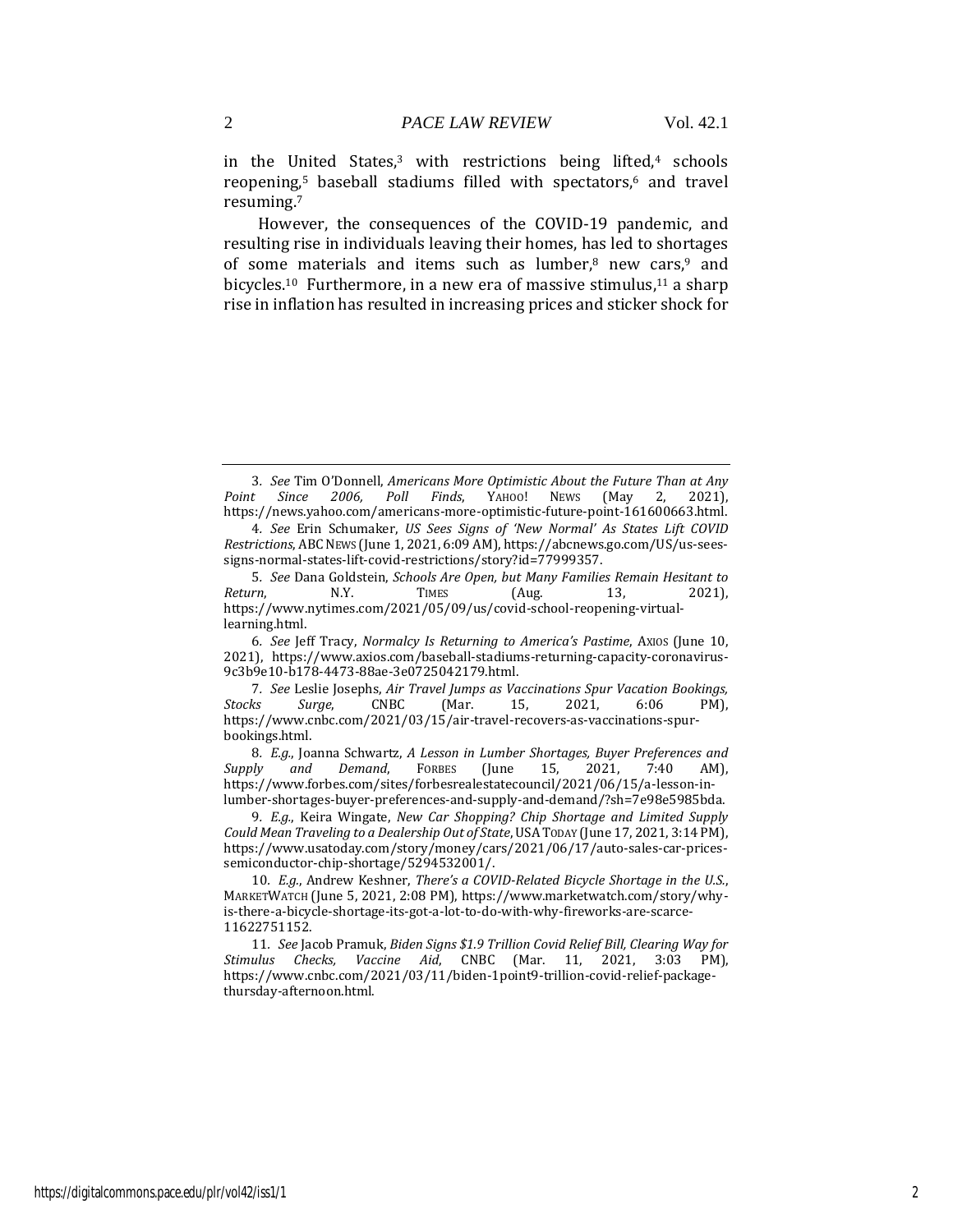consumers who are purchasing food,<sup>12</sup> gasoline,<sup>13</sup> used cars,<sup>14</sup> and airline tickets.15 This possible new era in inflation has led some commentators to remark that the United States may be entering a time during which an insidious economic problem may be emerging: stagflation, a period of stagnant job and economic growth and persistently high inflation.<sup>16</sup>

This Article endeavors to be the first law review article that analyzes stagflation in American jurisprudence. The first part of this Article discusses the history of stagflation and its prevalence, particularly during the Carter administration. The Article then analyzes how courts have historically considered stagflation in American jurisprudence and examines several cases that have cited stagflation in their analyses. The final part analyzes whether stagflation may be considered a force majeure event. A number of commentators have already started to address the question of whether the onset of the COVID-19 pandemic is a force majeure event.17 However, there is a glaring gap in the literature on the

14*. See* James Politi & Colby Smith, *'Kind of Crazy': How the Booming US Used-Car Market Is Driving Inflation*, FIN. TIMES (June 3, 2021), https://www.ft.com/content/70491b2f-6b6c-4489-ae14-706ed835c423.

15*. See* Leslie Josephs, *Say Goodbye to \$30 Plane Tickets. The Era of Dirt-Cheap Flights Is Ending*, CNBC (Mar. 23, 2021, 12:00 PM), https://www.cnbc.com/2021/03/20/say-goodbye-to-30-plane-tickets-the-era-ofdirt-cheap-flights-is-ending.html.

16*. See, e.g.*, Bill Poulos, *Why Stagflation Is Coming for the US Economy*, UNSEEN OPPORTUNITY (May 28, 2021), https://www.unseenopp.com/why-stagflation-iscoming-for-the-us-economy/; Michele Schneider, *Is Stagflation Creeping Up?*, INVESTING.COM (June 20, 2021, 4:22 AM), https://www.investing.com/analysis/isstagflation-creeping-up-200587133; *see generally Stagflation*, CORP. FIN. INST., https://corporatefinanceinstitute.com/resources/knowledge/economics/stagflatio n/ (last visited Dec. 5, 2021).

17*. See, e.g.*, George P. Bernhardt & Jack Fersko, *Feature the Covid-19 Issue the Impacts of the Coronavirus Pandemic on Real Estate Contracts Force Majeure, Frustration of Purpose, and Impossibility*, 35 PROB.&PROP. 34, 34 (2021); Cosmos Nike Nwedu, *The Rise of Force Majeure Amid Coronavirus Pandemic: Legitimacy and Implications for Energy Laws and Contracts*, 61 NAT. RES. *J.* 1 (2021); James O'Reilly, *Force Majeure: How Much Have You Forgotten Since Law School, & Why Does That Matter During COVID-19 Today?*, 49 REAL EST. L.J. 220 (2021); Andrew A. Schwartz, *Contracts and COVID-19*, 73 STAN. L. REV. ONLINE 48 (2020); King Fung Tsang, *From* 

<sup>12</sup>*. See* Millie Munshi, *Food Inflation Hits Everything from Mayonnaise to Tofu*, BLOOMBERG (June 11, 2021, 7:00 AM), https://www.bloomberg.com/news/newsletters/2021-06-11/supply-chains-latestfood-inflation-means-higher-prices-for-tofu-and-mayonnaise.

<sup>13</sup>*. See* Jonathan Ponciano, *Bacon, Gas, Cars: Here's Everything Getting More Expensive As Inflation Spikes*, FORBES (May 12, 2021, 01:06 PM), https://www.forbes.com/sites/jonathanponciano/2021/05/12/heres-everythinggetting-more-expensive-as-inflation-spikes-prices-rise/?sh=37048f3a1967.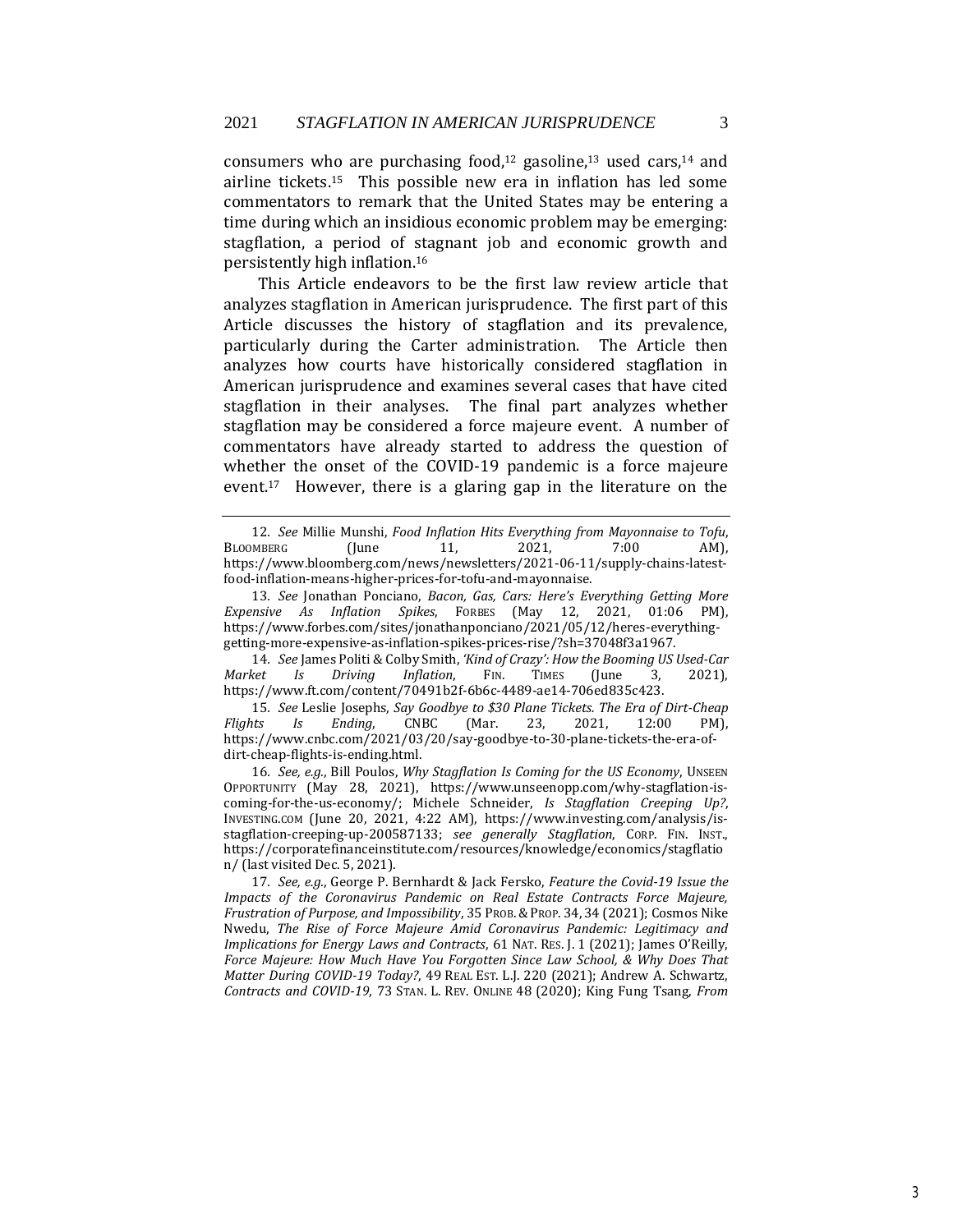question of whether stagflation qualifies as such an event. Utilizing cases involving inflation and force majeure clauses as well as the COVID-19 pandemic as comparisons, this Article addresses the question of whether stagflation would qualify. With stagflation possibly on the horizon in the United States, analysis of this question will provide more clarity for contracting parties as well as the courts in the event a period of stagflation occurs. Furthermore, such analysis provides insight into the general principles of exceptions to performance in business contracts.

#### <span id="page-4-0"></span>II. THE HISTORY AND PERILS OF STAGFLATION

<span id="page-4-1"></span>A. The Causes and Consequences of 1970s Stagflation

The term "stagflation" was coined during the 1973–1975 recession.18 It occurs when high levels of inflation coincide with stagnant economic growth and high unemployment.19 The concept of stagflation came as somewhat of a surprise in the 1970s because conventional wisdom at the time held that high inflation and a stagnant economy would not occur concurrently.20 Before its appearance in the 1970s, economists thought such an occurrence was impossible because inflation was a result of economic growth.21 From 1973–1975 there were five quarters with negative gross domestic product.22 Inflation more than doubled in 1973, from 3.6% to 8.7%.<sup>23</sup> The consumer price index measured double-digit annual inflation in 1974, 1979, and 1980.24 Unemployment peaked in 1975 at 8.5%.<sup>25</sup>

The cause of stagflation in the 1970s is debated. Some blame the

*Coronation to Coronavirus: COVID-19, Force Majeure and Private International Law*, 44 FORDHAM INT'L L.J. 187 (2020).

<sup>18.</sup> Kimberly Amadeo, *What Is Stagflation?*, THE BALANCE (July 1, 2021), https://www.thebalance.com/what-is-stagflation-3305964.

<sup>19</sup>*. See id.*

<sup>20</sup>*. See id.*

<sup>21</sup>*. See* Dave Roos, *What Is Stagflation and Why Is It So Dangerous?*, HOWSTUFFWORKS, https://money.howstuffworks.com/stagflation.htm (last visited Dec. 5, 2021).

<sup>22</sup>*. See* Amadeo, *supra* note 18.

<sup>23</sup>*. See id.*

<sup>24</sup>*. See id.*

<sup>25</sup>*. Databases, Tables & Calculators by Subject*, U.S. BUREAU OF LAB. STAT., https://data.bls.gov/timeseries/LNU04023554&series\_id=LNU04000000&series\_id =LNU03023554&series\_id=LNU03000000&years\_option=all\_years&periods\_option =specific\_periods&periods=Annual+Data (last visited Dec. 6, 2021).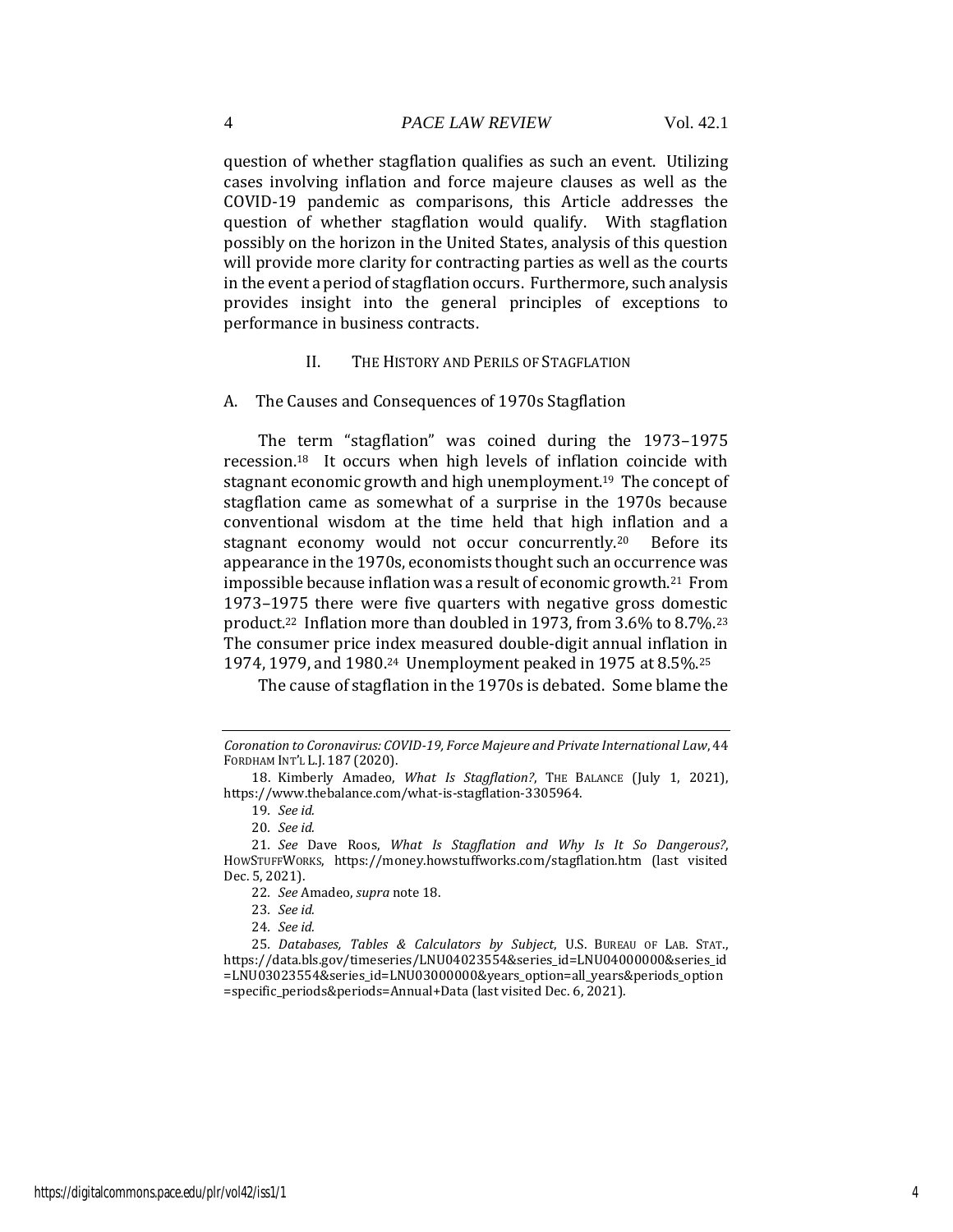"Nixon Shock."26 This was a set of fiscal policies announced by President Nixon in 1971 which included price and wage freezes, a tariff on imports, and the abandonment of the gold standard for U.S. currency.<sup>27</sup> Some critics blame President Carter's strategy of increased government spending.28 Some point to the Organization of the Petroleum Exporting Countries (OPEC) oil embargo of 1973, which resulted in record oil prices and increased the costs of production and transportation of goods.29 Some blame the Federal Reserve lowering interest rates in the 1960s.30 Others point to the policies implemented by the Federal Reserve in the 1970s to fight stagflation as a contributing factor.<sup>31</sup> By alternating between raising the federal funds rate to fight inflation and then lowering it to fight the recession, the Federal Reserve confused businesses, which responded by keeping prices high even when the federal funds rate was lowered.32 This confusion also resulted in consumers expecting high inflation rates, which resulted in less savings and more immediate purchases, which further drove up inflation.<sup>33</sup>

The devastating effects of stagflation are made further problematic when one considers the lack of viable options to combat it, as evidenced by the events of the 1970s. Focusing on reducing inflation by reducing consumer purchasing power serves to make unemployment worse.34 Conversely, focusing on unemployment by stimulating purchasing power and creating jobs makes inflation worse.35 Some attribute the end of stagflation to policies enacted by Chair of the Federal Reserve, Paul Volcker.36 In March of 1980, Volcker raised the federal funds rate to an all-time high of 20%.37 By

31*. See* Amadeo, *supra* note 18.

32*. See id.*

35*. See id.*

36*. See* Kimberly Amadeo, *Paul Volcker*, THE BALANCE (June 21, 2021), https://www.thebalance.com/who-is-paul-volcker-3306157.

37*. See id.*

<sup>26.</sup> Amadeo, *supra* note 18.

<sup>27</sup>*. See id.*

<sup>28</sup>*. See* Mike Moffatt, *Economic Stagflation in a Historical Context*, THOUGHTCO. (Jan. 27, 2020), https://www.thoughtco.com/stagflation-in-a-historical-context-1148155.

<sup>29</sup>*. See* Roos, *supra* note 21.

<sup>30</sup>*. See id.*

<sup>33</sup>*. See id.*

<sup>34</sup>*. See Whipping Stagflation*, DIGIT. HIST., https://www.digitalhistory.uh.edu/disp\_textbook.cfm?smtID=2&psid=3360 (last visited Oct. 6, 2021).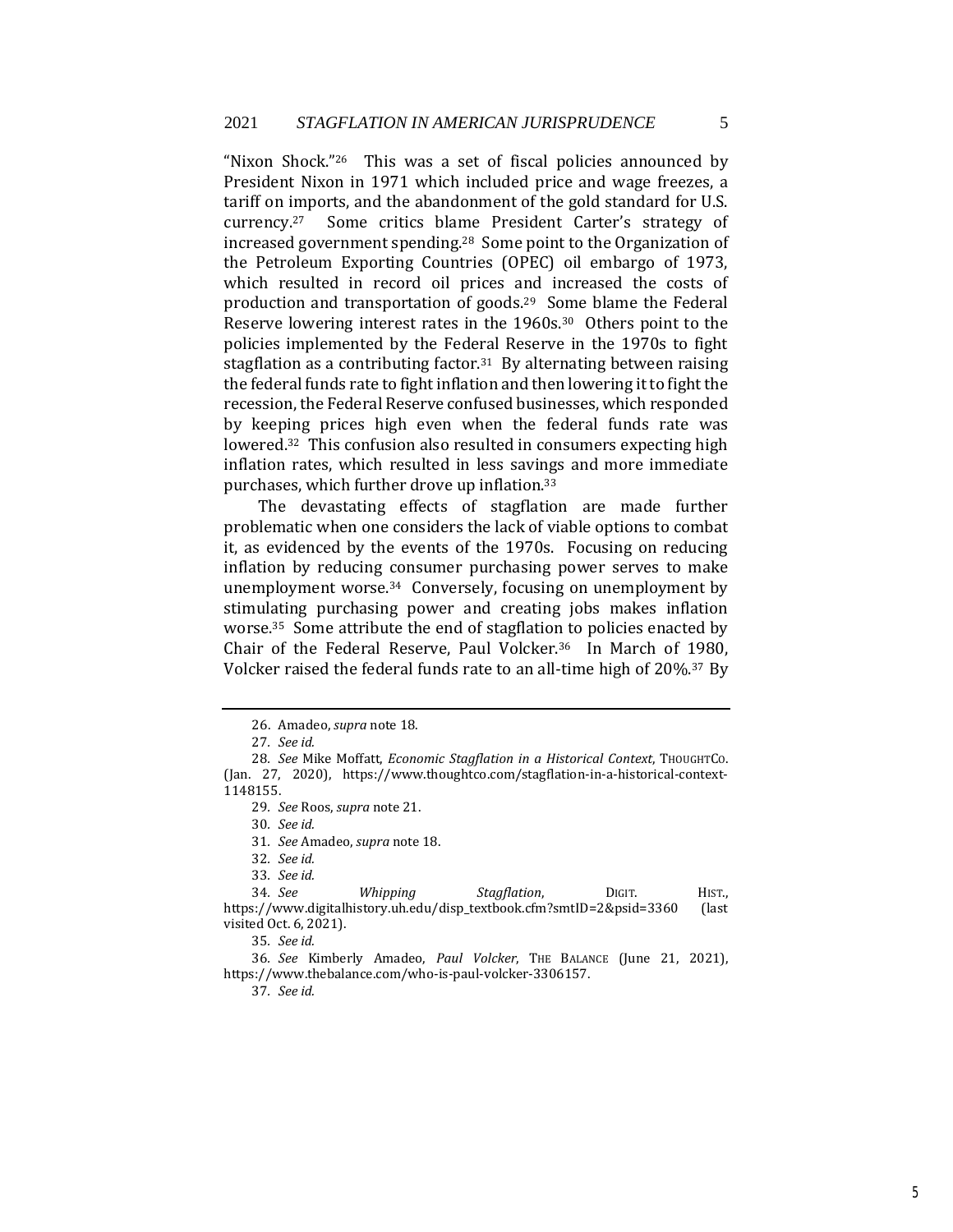consistently keeping the federal funds rate high, Volcker managed expectations regarding inflation, which reduced business and consumer behavior that had previously exacerbated inflation.38 This solution came at a high cost, however, as it created the 1981 recession.<sup>39</sup>

# <span id="page-6-0"></span>B. Stagflation in 2021

The rare nature of stagflation and the high number of variables in the U.S. economy make predicting it far from an exact science. However, there are some warning signs. In June of 2021, the Labor Department reported the steepest increase in inflation since August of 2008.40 Excluding food and energy prices, inflation had the largest increase since June of 1992.<sup>41</sup> Currently, certain commodity prices are increasing at a rate not experienced since the late 1970s.<sup>42</sup> In July 2021, the Labor Department's report was even worse, nearly twice the predicted level on a monthly basis.<sup>43</sup>

Some predict an upcoming stagflation crisis will be even worse than that of the 1970s due to higher national debt levels.<sup>44</sup> The national debt throughout the 1970s never reached \$1 trillion, while it is currently set to approach \$89 trillion by the end of 2029.45 This would make addressing stagflation in 2021 far more challenging than in the 1970s. The higher national debt will make it more difficult for

43*. See* Jeff Cox, *Inflation Climbs Higher than Expected in June As Price Index Rises 5.4%*, CNBC (July 13, 2021, 12:39 PM), https://www.cnbc.com/2021/07/13/consumer-price-index-increases-

5point4percent-in-june-vs-5percent-estimate.html (inflation for the month of June alone was 0.9%, while estimates were only 0.5%).

<sup>38</sup>*. See id.*

<sup>39</sup>*. See id.*

<sup>40</sup>*. See* Gwynn Guilford, *U.S. Inflation Is Highest in 13 Years as Prices Surge 5%*, WALL ST. J. (June 10, 2021, 11:44 AM), https://www.wsj.com/articles/us-inflationconsumer-price-index-may-2021-11623288303.

<sup>41</sup>*. See id.*

<sup>42</sup>*. See* Jeffrey Kleintop, *Is Stagflation Back?*, CHARLES SCHWAB: MKT. COMMENT. (May 10, 2021), https://www.schwab.com/resource-center/insights/content/isstagflation-back.

<sup>44</sup>*. See* Nouriel Roubini, *The Looming Stagflationary Debt Crisis*, PROJECT SYNDICATE (June 30, 2021), https://www.projectsyndicate.org/commentary/stagflation-debt-crisis-2020s-by-nouriel-roubini-2021- 06.

<sup>45</sup>*. See* Mike Patton, *U.S. National Debt Expected to Approach \$89 Trillion by 2029*, FORBES (May 3, 2021, 12:27 PM), https://www.forbes.com/sites/mikepatton/2021/05/03/us-national-debtexpected-to-approach-89-trillion-by-2029/?sh=1a69f3cd5f13.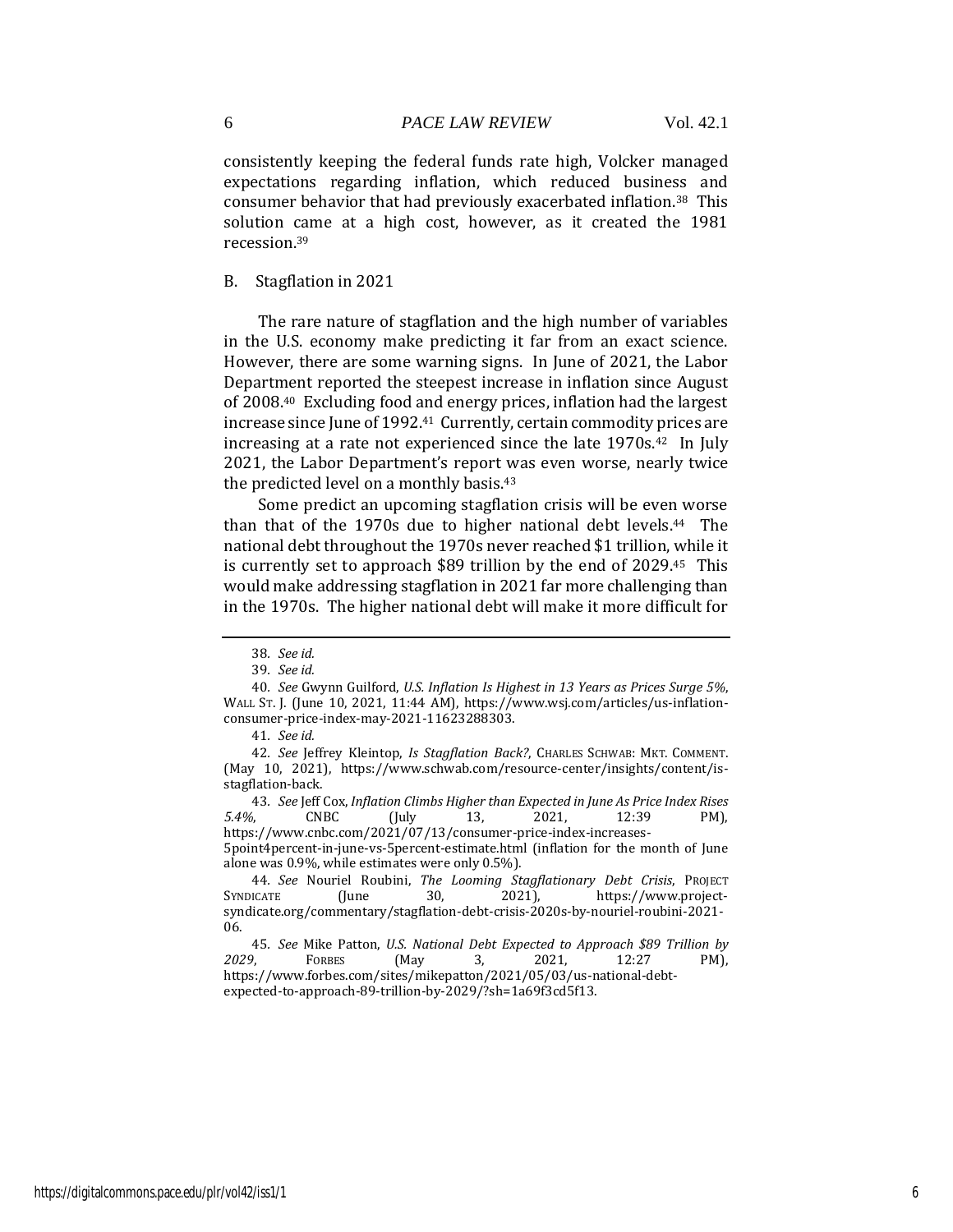the government to bail out banks, companies, and households while servicing such high debts.<sup>46</sup> Additional evidence supporting the prediction of stagflation in 2021 are the trillions spent on stimulus checks during the COVID-19 pandemic, the maintaining of near-zero interest rates, and cryptocurrency investing hype.47 Current Chinese fiscal policy could also exacerbate stagflation in the United States.<sup>48</sup>

However, predicting stagflation is far from an exact science. For example, people warned of stagflation in 2011, which ultimately did not occur.49 Additionally, some experts are not forecasting stagflation in the near future. Arguments presented against forthcoming stagflation are mainly focused on the temporary nature of present conditions. While shortages in lumber, semiconductors, boxes, and plastic lead to higher prices, some believe businesses are properly responding to these shortages and will meet market demand in the near future.50 Likewise, the current shortage of employees drives up consumer prices.51 However, this may also be temporary, as the supplemental unemployment benefits incentivizing workers to stay out of the workforce were set to expire on September 6, 2021.<sup>52</sup>

<sup>46</sup>*. See* Theron Mohamed, *'Dr. Doom' Economist Nouriel Roubini Warns the Global Economy Is Barreling Towards Stagflation – and Central Banks Face an Impossible Challenge*, MKTS. INSIDER (July 4, 2021, 8:00 AM), https://markets.businessinsider.com/news/stocks/dr-doom-nouriel-roubinieconomist-stimulus-debt-supply-chain-stagflation-2021-7.

<sup>47</sup>*. See id.*

<sup>48</sup>*. See* Mark Gongloff, *China's Hot New Export Could Be Stagflation*, BLOOMBERG (June 2, 2021, 5:14 PM), https://www.bloomberg.com/opinion/articles/2021-06- 02/china-s-hot-new-export-could-be-stagflation.

<sup>49</sup>*. See* Amadeo, *supra* note 18.

<sup>50</sup>*. See* Mark Sievers, *Wealth Matters: Inflation or Stagflation? That's Now the Question*, DAILY REPUBLIC (June 13, 2021), https://www.dailyrepublic.com/all-drnews/solano-news/solano-business/local-business-columnists/wealth-mattersinflation-or-stagflation-thats-now-the-question/.

<sup>51</sup>*. See id.*

<sup>52</sup>*. See* Laura Michelle Davis & Oscar Gonzalez, *Pandemic Unemployment Benefits Expired on Labor Day. Could They Be Renewed?*, CNET (Sept. 18, 2021, 8:00 AM), https://www.cnet.com/personal-finance/could-federal-unemploymentbenefits-be-restored-in-your-state-what-to-know/ (noting that twenty-six state governors claimed pandemic-related unemployment benefits were producing limited incentives for workers to take jobs. However, while some states attempted to end the benefits before the federal expiration, successful lawsuits brought in various states, such as in Maryland, Arkansas, and Indiana, forced the state to preserve the federal coverage).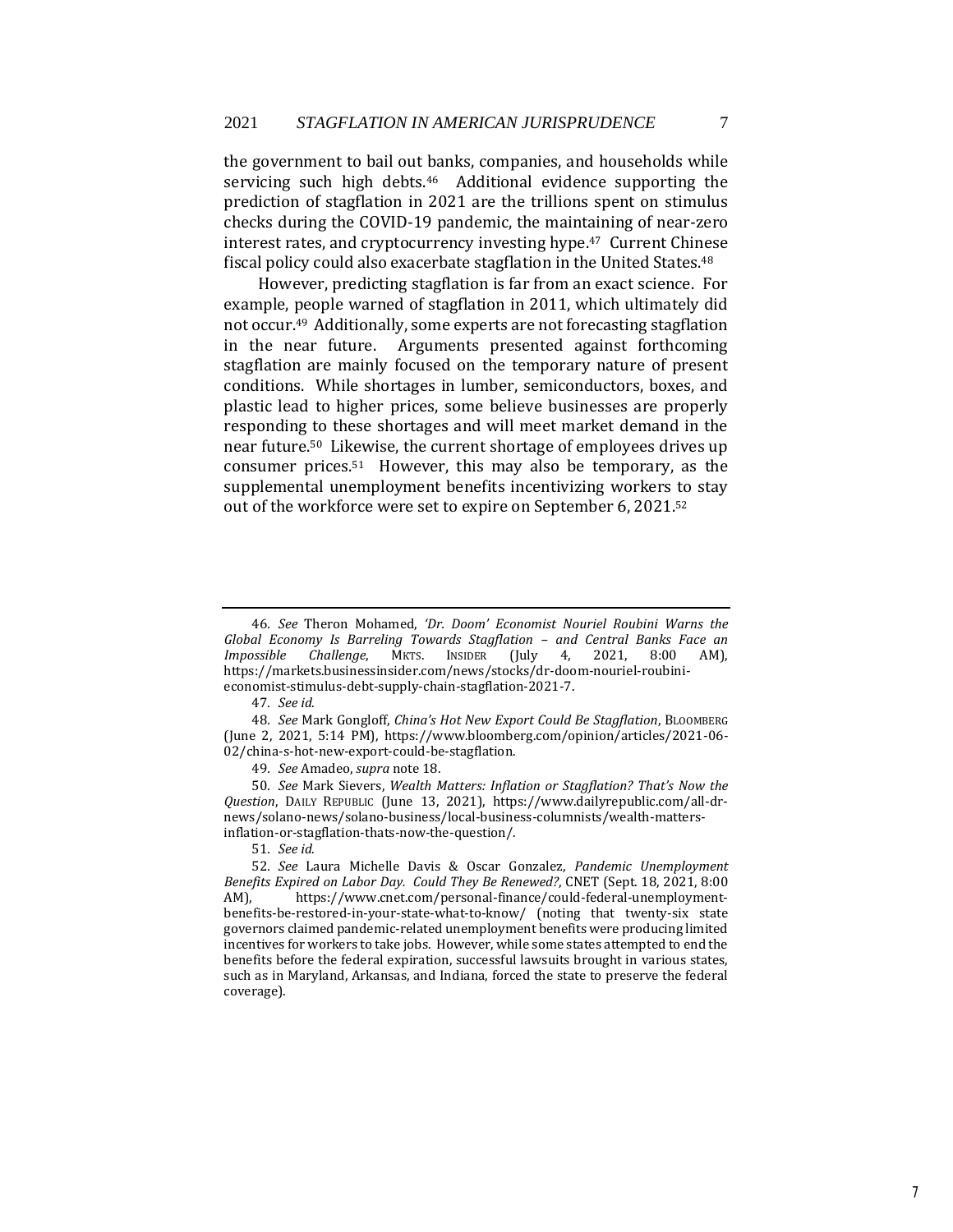## 8 *PACE LAW REVIEW* Vol. 42.1

# <span id="page-8-0"></span>III. STAGFLATION IN AMERICAN JURISPRUDENCE

#### <span id="page-8-1"></span>A. *Natural Resources Defense Council, Inc. v. Callaway*

An environmentalist group attempted to stop the U.S. Navy from dredging a deeper and wider channel in the Thames River to accommodate a new class of submarine.53 The dredging itself was not being challenged.54 Rather, it was the relocation of 2.8 million cubic yards of the polluted, dredged spoil to a site in New London, Connecticut.55 The plaintiffs complained this would pollute the New London dump site, that the decision to choose this site was "arbitrary and capricious," and the agencies involved did not comply with procedural requirements in the decision-making requirements.56 The plaintiffs asked for permanent injunctive relief against dumping the spoil at the New London dump site.<sup>57</sup>

The district court held that the Army Corps of Engineers was provided adequate information to inform its decision and that the Corps considered the full impact of its decision, its available alternatives, and it acted in good faith in considering where to relocate the spoil.58 The district court made explicit reference to stagflation in explaining why the Navy was allowed to use an outside consultant.<sup>59</sup> It reasoned that if outside consultants were not allowed, federal agencies without enough projects to justify a full-time employee to draft impact statements might turn to utilizing existing employees who are ill-equipped to do so.<sup>60</sup> Alternatively, small agencies might be forced to hire full-time experts for whom there is only part-time work.61 Either way, the district court reasoned, "[w]ith the economy already in a tailspin due to 'stagflation,' this court will not compel such a wasteful result."<sup>62</sup>

The environmental groups appealed the district court opinion to

- 58*. See id.* at 1276–89.
- 59*. See id.* at 1274.

- 61*. See id.*
- 62*. Id.*

<sup>53</sup>*. See* Nat. Res. Def. Council, Inc. v. Callaway, 389 F. Supp. 1263, 1267 (D. Conn. 1974).

<sup>54</sup>*. See id.*

<sup>55</sup>*. See id.*

<sup>56</sup>*. Id.* at 1268.

<sup>57</sup>*. See id.* at 1270.

<sup>60</sup>*. See id.*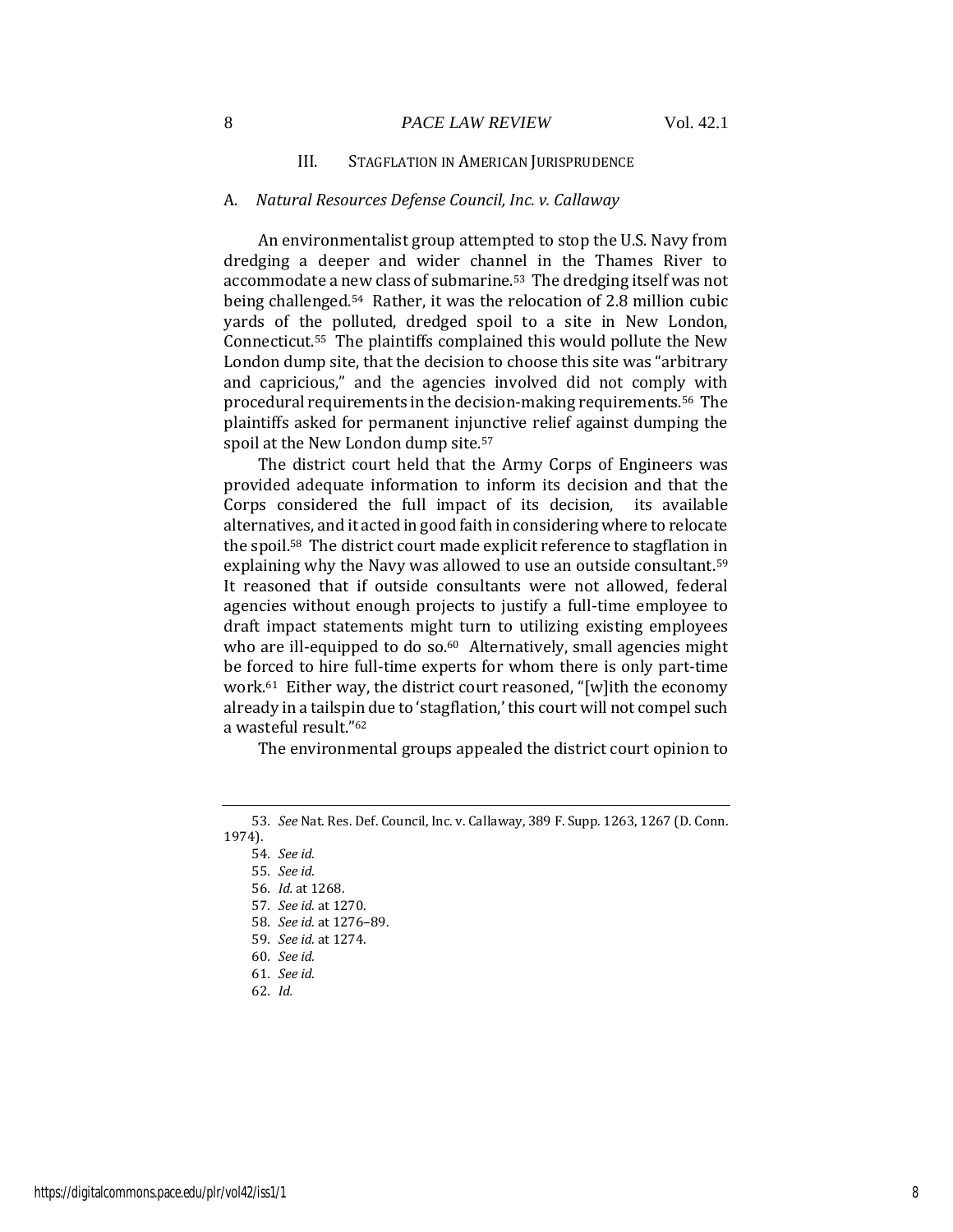the United States Court of Appeals for the Second Circuit.63 There, the court reversed in part and remanded in part, holding that the Navy did not meet certain procedural requirements.64 The Second Circuit made no reference to stagflation, either express or implied.

#### <span id="page-9-0"></span>B. *In re Dortch*

Stagflation has even made an appearance in a court decision relating to an application for admission to the Maryland bar. *In re Dortch* involved an individual who served fifteen years in prison but later graduated from law school.65 In *Dortch*, the applicant to the Maryland bar had an accomplished career prior to a criminal conviction.66 During high school, the applicant was president of the student council as well as captain of the varsity football team and varsity basketball team.67 Following high school, he earned a bachelor's degree from Howard University and served in the U.S. Army during the Vietnam War, where he was wounded trying to save another soldier.68 After his military service, he worked as a life insurance agent for five years.<sup>69</sup>

In 1974, the applicant started an operational holding company.<sup>70</sup> However, this company of ten to fifteen employees encountered financial difficulties because sales did not live up to projections.<sup>71</sup> Specifically, the Maryland Court of Appeals noted that stagflation was a factor in the difficulties with the applicant's business.<sup>72</sup>

In the wake of the failure of the business, the applicant led a conspiracy to commit armed robbery.73 He was convicted of second degree murder, conspiracy to commit a felony, and attempted armed robbery.<sup>74</sup> He was sentenced to fifteen years to life imprisonment.<sup>75</sup>

- 68*. See id.*
- 69*. See id.*
- 70*. See id.*
- 71*. See id.* at 246–47.

72*. See id.* at 247 ("In addition, the United States, at the time, was experiencing 'stagflation,' rampant inflation combined with high unemployment, which was caused, in part, by the Organization of Petroleum Exporting Countries' oil embargo.").

75*. See id.*

<sup>63</sup>*. See* Nat. Res. Def. Council, Inc., v. Callaway, 524 F.2d 79 (2d Cir. 1975).

<sup>64</sup>*. See id.* at 82–83.

<sup>65</sup>*. See* 687 A.2d 245, 246–47 (Md. 1997).

<sup>66</sup>*. See id.* at 246.

<sup>67</sup>*. See id.*

<sup>73</sup>*. See id.*

<sup>74</sup>*. See id.* at 246.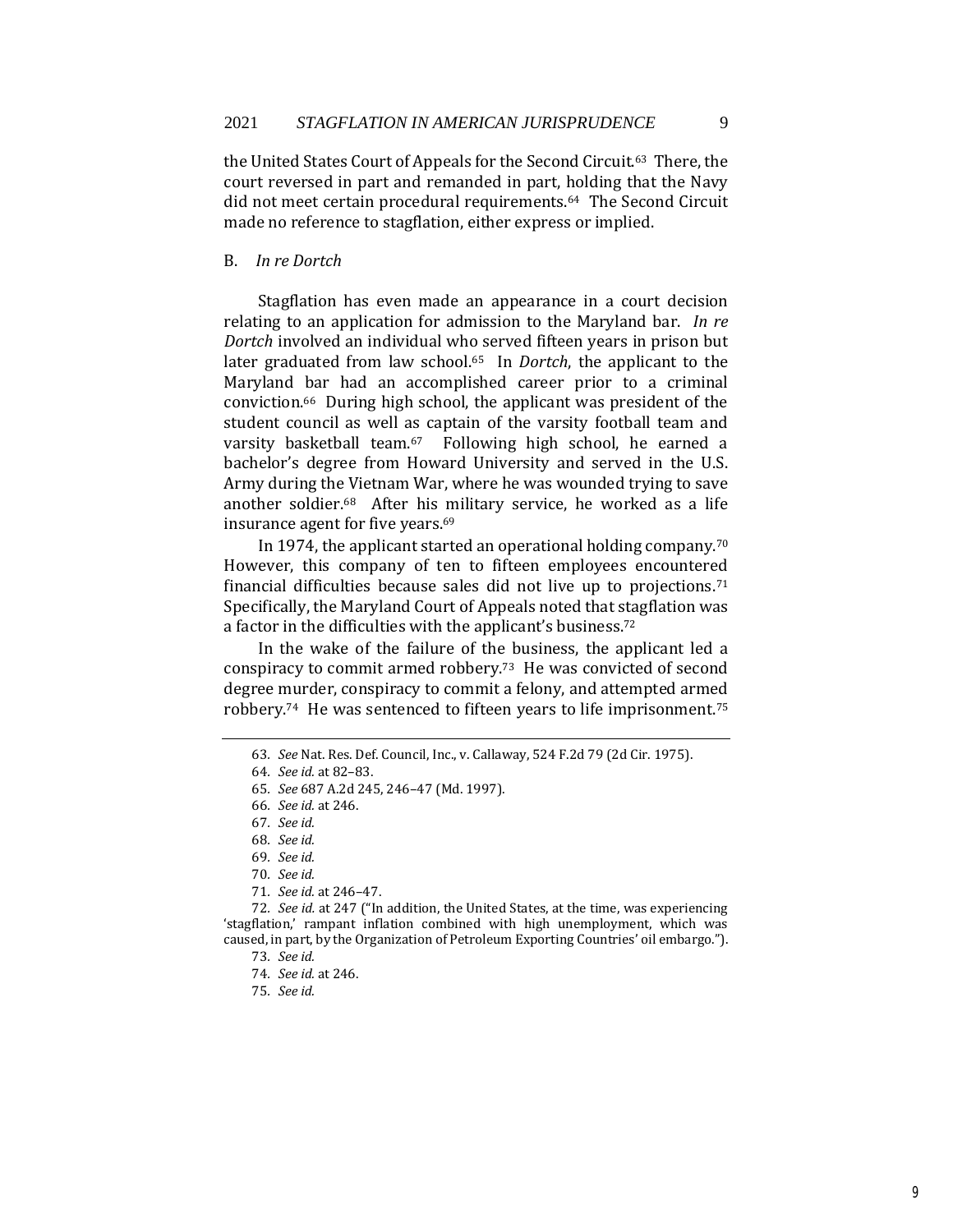The applicant was a model prisoner while incarcerated and was released on parole after fifteen years.76 One year after his release from prison, he started his legal studies at the University of the District of Columbia School of Law, where he served as the president of the student bar association and was praised by faculty members for his "leadership skills, honesty, conscientiousness, maturity, compassion, tirelessness, responsibility, accessibility, trustworthiness, energy, intellect and oral communication skills."<sup>77</sup>

The Maryland Court of Appeals held that the applicant's admission to the bar was premature.78 A key factor in this decision was the fact that the applicant was still on parole.79 The Maryland Court of Appeals also cited<sup>80</sup> a decision of the United States District Court for the Eastern District of Michigan which reasoned that an attorney on parole could represent criminal defendants and potentially encounter a conflict of interest due to the attorney's adversarial relationship with the Federal Probation Office.81 Overall, the Maryland Court of Appeals ruled that it would not entertain a petition for admission to the bar in the circumstance when a person was still on parole "for a crime so severe that disbarment would be clearly necessitated if the crime were committed by an attorney."<sup>82</sup>

## <span id="page-10-0"></span>C. *Theofanis v. Theofanis*

Finally, the New Jersey Superior Court Appellate Division discussed stagflation in the decision of the family law case *Theofanis*  v. Theofanis.<sup>83</sup> Theofanis involved a high net-worth divorce, with multiple homes, multiple vehicles, a boat, and a successful floral business.84 The parties negotiated a resolution of all collateral issues incident to the request for divorce, and placed the settlement terms on the record in late 2007; the court entered an amended joint order of divorce on January 8, 2008.85 Pursuant to the agreement, the

<sup>76</sup>*. See id.* at 247.

<sup>77</sup>*. Id.* at 248.

<sup>78</sup>*. See id.* at 251.

<sup>79</sup>*. See id.* at 250.

<sup>80</sup>*. See id.* at 249–50.

<sup>81</sup>*. See In re* Culpepper, 770 F. Supp. 366, 374 (E.D. Mich. 1991).

<sup>82</sup>*. In re* Dortch, 687 A.2d at 251.

<sup>83</sup>*. See* No. A-5943-08T3, 2011 WL 611869, at \*1 (N.J. Super. Ct. App. Div. Feb. 23, 2011).

<sup>84</sup>*. See id.* at \*1.

<sup>85</sup>*. See id.*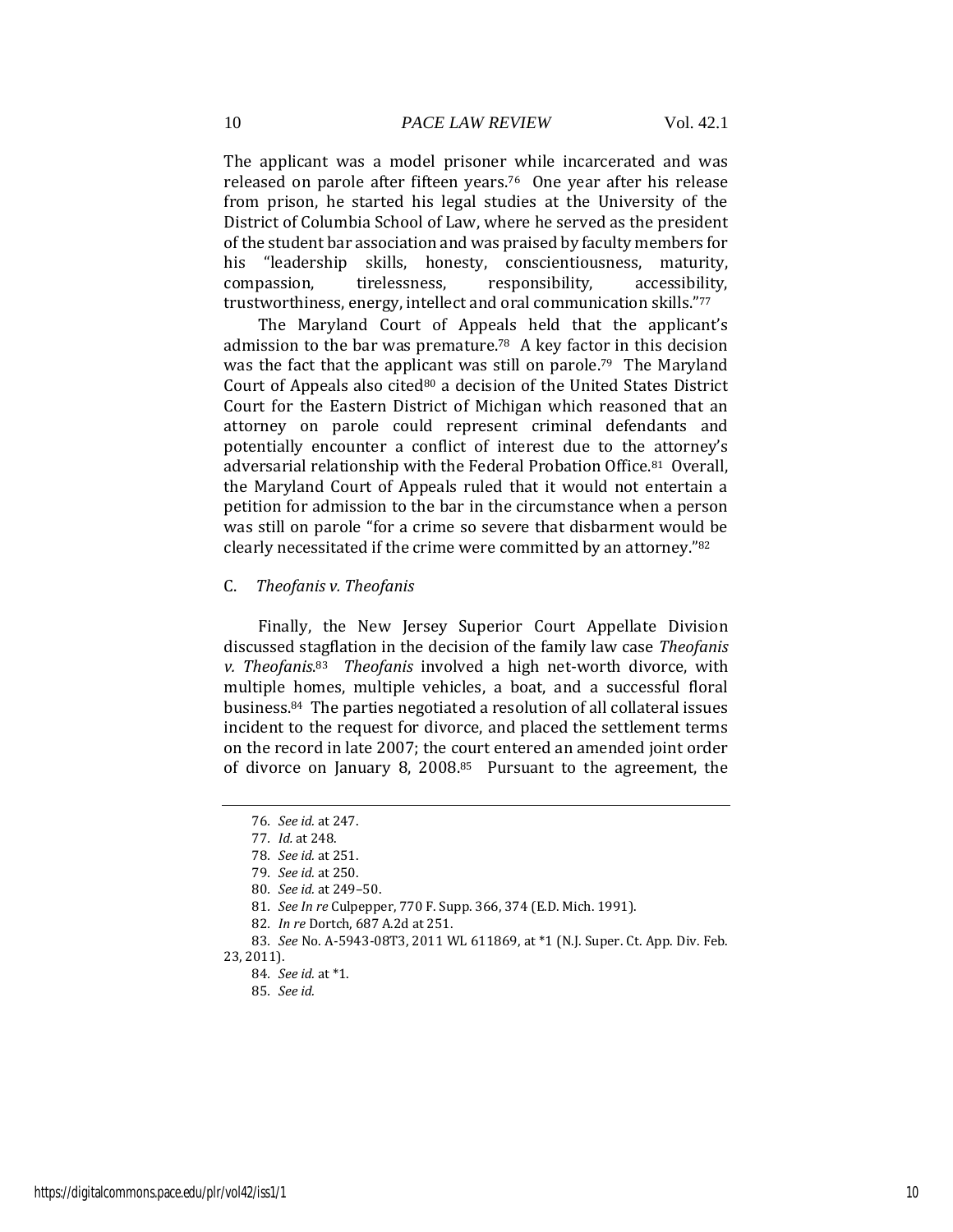husband retained the business, and in exchange for a waiver with respect to the business as well as alimony, the wife received a \$1 million lump sum distribution.<sup>86</sup>

However, in 2008 the U.S. economy entered a financial crisis, 87 and the resulting recession was the worst in the country since the Great Depression.88 The husband moved to modify the personal settlement agreement, alleging that the downturn in the economy with increased rental costs caused the floral business's valuation to be much less than that was utilized in the agreement.<sup>89</sup> The trial court denied the husband's motion to vacate the personal settlement agreement.<sup>90</sup>

On appeal, the New Jersey Superior Court Appellate Division affirmed the trial court's ruling.<sup>91</sup> In New Jersey, relief from a final judgment of divorce—and personal settlement agreement—is available only if a situation meets the standard of "exceptional circumstances."92 The husband argued on appeal that the economic downturn of the 2008 financial crisis would result in a windfall to his wife and a detriment to him.<sup>93</sup> In affirming the trial court's ruling, the appellate court noted that although the 2008 financial crisis was not a foreseeable event, "the possibility of financial constraints were known."94 Importantly, the court cited stagflation in its analysis that the possibility of financial constraints were known, noting that the husband's floral business had survived "inflation, stagflation and lower consumer spending."<sup>95</sup>

# <span id="page-11-0"></span>D. Other Courts Referencing Stagflation

At least two other courts have briefly mentioned stagflation. The United States Court of Appeals for the District of Columbia Circuit

<sup>86</sup>*. See id.* at \*2.

<sup>87</sup>*. See* Mark Landler, *Global Fears of a Recession Grow*, N.Y. TIMES (Oct. 6, 2008), https://www.nytimes.com/2008/10/07/business/worldbusiness/07global.html.

<sup>88</sup>*. See* Floyd Norris, *In Great Recession, Other Nations Have Suffered More*, N.Y. TIMES (Sept. 17, 2010),

https://www.nytimes.com/2010/09/18/business/18charts.html. 89*. See Theofanis*, 2011 WL 611869, at \*3.

<sup>90</sup>*. See id.*

<sup>91</sup>*. See id.* at \*6.

<sup>92</sup>*. Id.* at \*5.

<sup>93</sup>*. See id.* at \*6.

<sup>94</sup>*. Id.*

<sup>95</sup>*. Id.*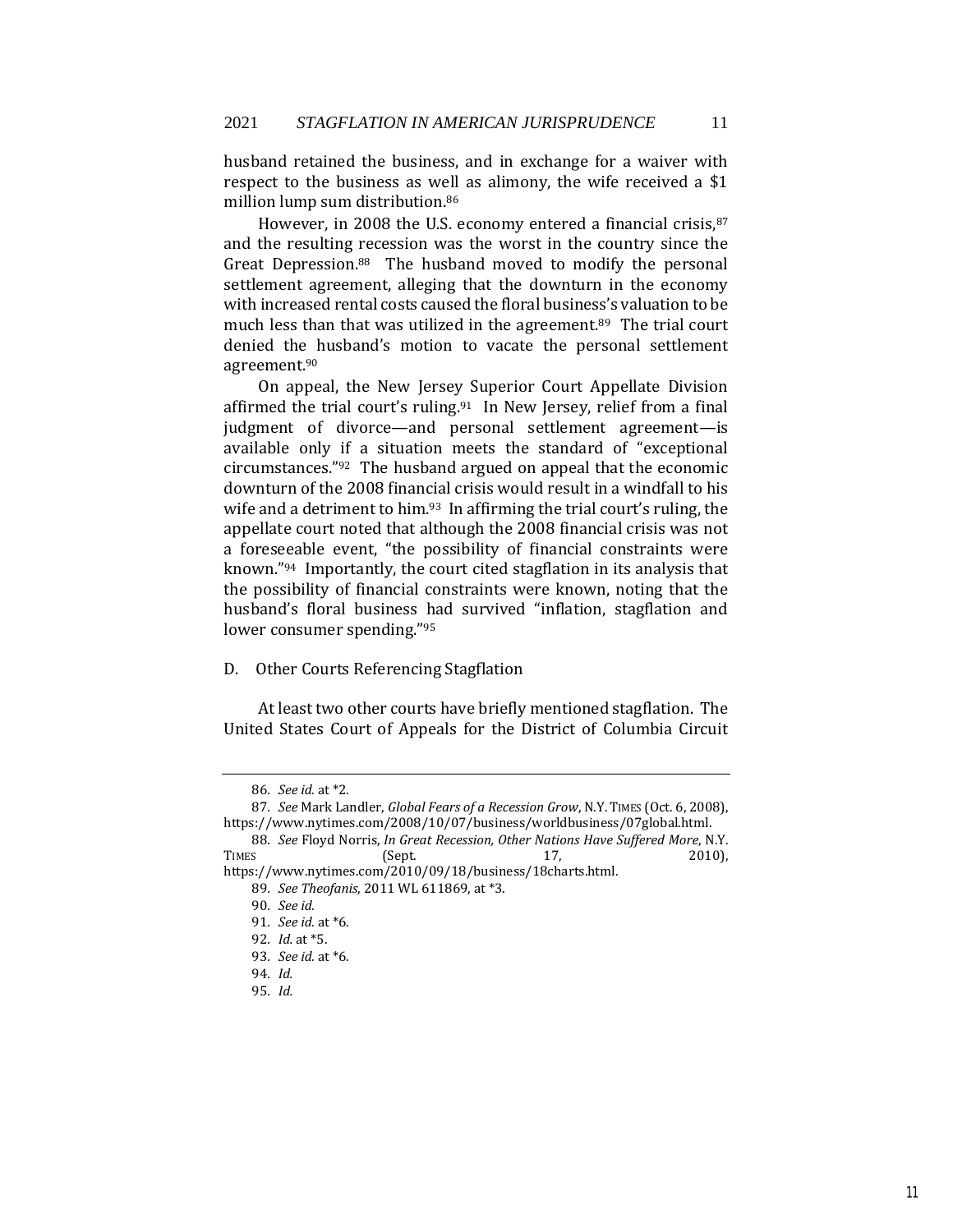briefly referenced stagflation parenthetically in *Union Electric Co. v. Federal Energy Regulatory Commission*, which involved a dispute between a utility and the Federal Energy Regulatory Commission regarding a rate approval order.96 Additionally, the Ohio Court of Appeals mentioned stagflation briefly in a footnote in a case involving the interpretation of a rent escalation clause in a commercial lease contract.<sup>97</sup>

## <span id="page-12-0"></span>IV. STAGFLATION AS A FORCE MAJEURE EVENT

With the threat of stagflation on the horizon in the United States, an arrival may potentially become a significant factor as courts make decisions in the contract law area. There remains an open question would stagflation constitute an adequate force majeure event or provide grounds for the invocation of commercial impracticability? Judicial precedent from cases involving inflation, force majeure, and commercial impracticability provide an indication of how courts may rule in the event a party invokes stagflation as a force majeure event to excuse contractual nonperformance.

## <span id="page-12-1"></span>A. Background of Force Majeure Clauses

When a party to a contract does not perform its obligations, there are statutory and common law defenses that permit the party in breach to be excused from performance. Examples of particular importance to this Article include impossibility of performance, 98

<sup>96</sup>*. See* 890 F.2d 1193, 1202 (D.C. Cir. 1989).

<sup>97</sup>*. See* Cap. Equity, Ltd. v. Metromedia Steakhouses, Inc., No. 92AP-1498, 1993 WL 104904, at \*4 n.4 (Ohio Ct. App. Mar. 30, 1993).

<sup>98</sup>*. See generally* 17A AM. JUR. 2D *Contracts* § 642 (2021) ("For the purposes of extinguishing a promisor's liability because a contractual promise becomes objectively impossible to perform, there are two kinds of impossibility: original and supervening. Original impossibility is impossibility of performance existing when the contract was made, so that the contract was to do something that was impossible from the outset, while supervening impossibility develops after the contract in question is formed, and exists when the subject matter of the contract for which the parties bargained is no longer in existence or is no longer capable of being performed due to an unforeseen, supervening act for which the promisor is not responsible." (footnotes omitted)).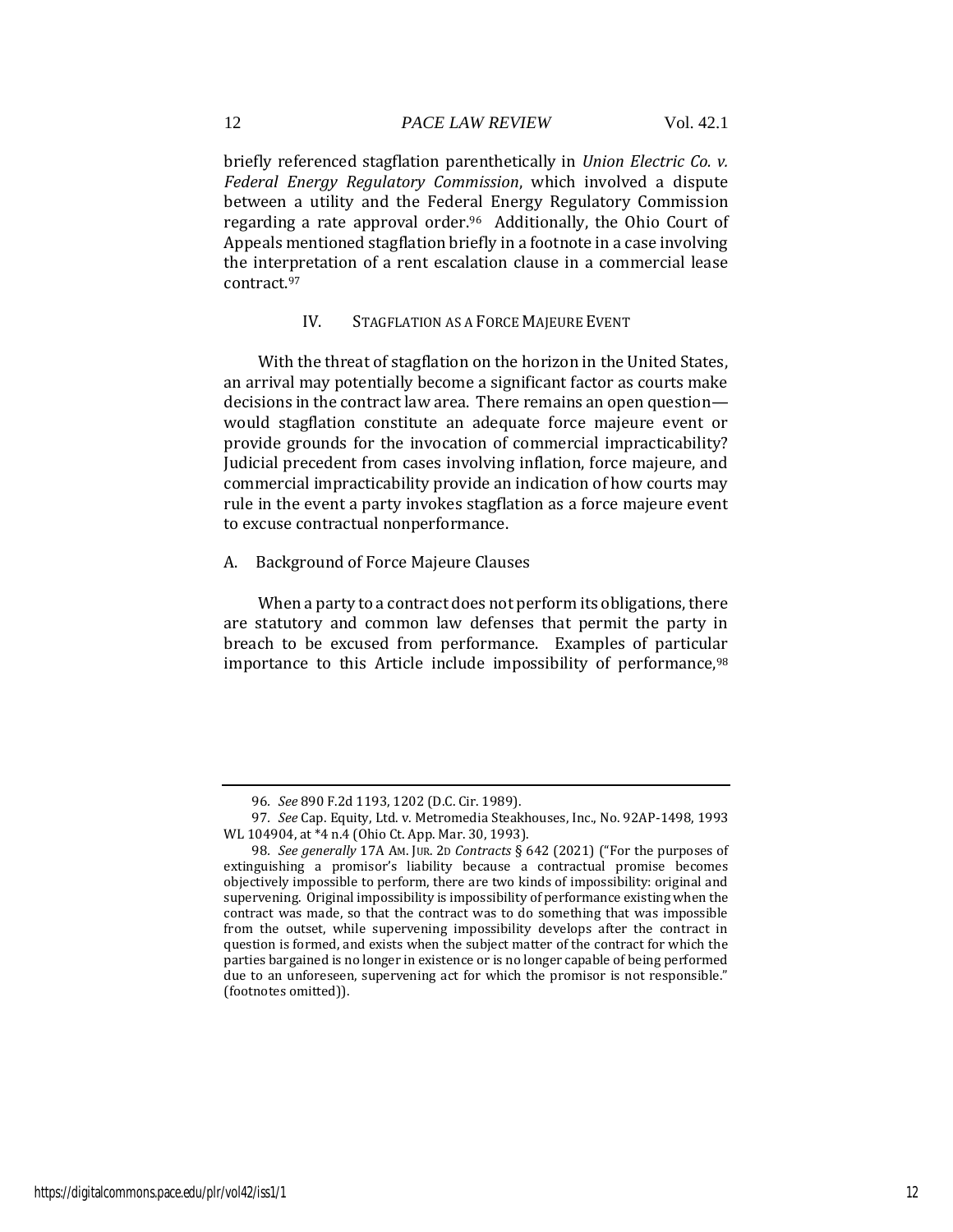destruction of subject matter,<sup>99</sup> commercial impracticability,<sup>100</sup> and frustration of performance.<sup>101</sup> Parties to a contract that prefer to have more protection in the event they are unable to perform their obligations may include a force majeure clause.102 Such a clause excuses a party from performance under certain events or circumstances. The force majeure clause therefore affects the balance in a contract between the dueling notions of "legal certainty" and "reasonableness and equity."103 Namely, it increases reasonableness and equity—by excusing nonperformance in situations outside the control of the nonperforming party—at the cost of legal certainty.<sup>104</sup>

Force majeure clauses generally protect against extreme events that are "commonly considered to be caused by overpowering, superior, or irresistible force, such as an act of God, which is beyond the reasonable control of the parties and cannot be avoided by the exercise of due care."105 However, parties to a contract are free to set the terms for an event that triggers the clause more broadly if desired,<sup>106</sup> as long as such terms are not "manifestly unreasonable."<sup>107</sup> The "manifestly unreasonable" standard is inherently subjective and will vary depending on the parties involved and the subject matter of

<sup>99</sup>*. See generally* RESTATEMENT (SECOND) OF CONTRACTS § 263 (AM.L.INST. 1981) ("If the existence of a specific thing is necessary for the performance of a duty, its failure to come into existence, destruction, or such deterioration as makes performance impracticable is an event the non-occurrence of which was a basic assumption on which the contract was made.").

<sup>100</sup>*. See generally* P.J.M. Declercq, *Modern Analysis of the Legal Effect of Force Majeure Clauses in Situations of Commercial Impracticability*, 15 J.L. & COM. 213, 216 (1995) ("In a case of commercial impracticability, performance is still possible and the purpose of the contract can still be fulfilled. However, due to a change in circumstances, the performance of the promisor's obligations has become economically senseless.").

<sup>101</sup>*. See generally id.* at 217 ("In 'frustration of purpose' cases, performance is still possible, but an unanticipated circumstance, the risk of which cannot fairly be thrown on the promisor, makes performance vitally different from what was originally to be expected.").

<sup>102</sup>*. See id.* at 224 (explaining that the doctrine of commercial impracticability under Section 2-615 of the U.C.C. "provides a minimum standard for excuse beyond which an agreement may not go," while force majeure clauses "enlarge upon or supplant the provisions of U.C.C. Section 2-615").

<sup>103</sup>*. Id.* at 214.

<sup>104.</sup> It is at the cost of legal certainty because it is not always clear whether an event that allows for nonperformance under a force majeure clause has occurred.

<sup>105.</sup> Kentucky Utilities Co. v. S. E. Coal Co., 836 S.W.2d 392, 400 (Ky. 1992).

<sup>106</sup>*. See id.*

<sup>107.</sup> U.C.C. § 1-102(3) (AM. L. INST.& UNIF. L. COMM'N 1977).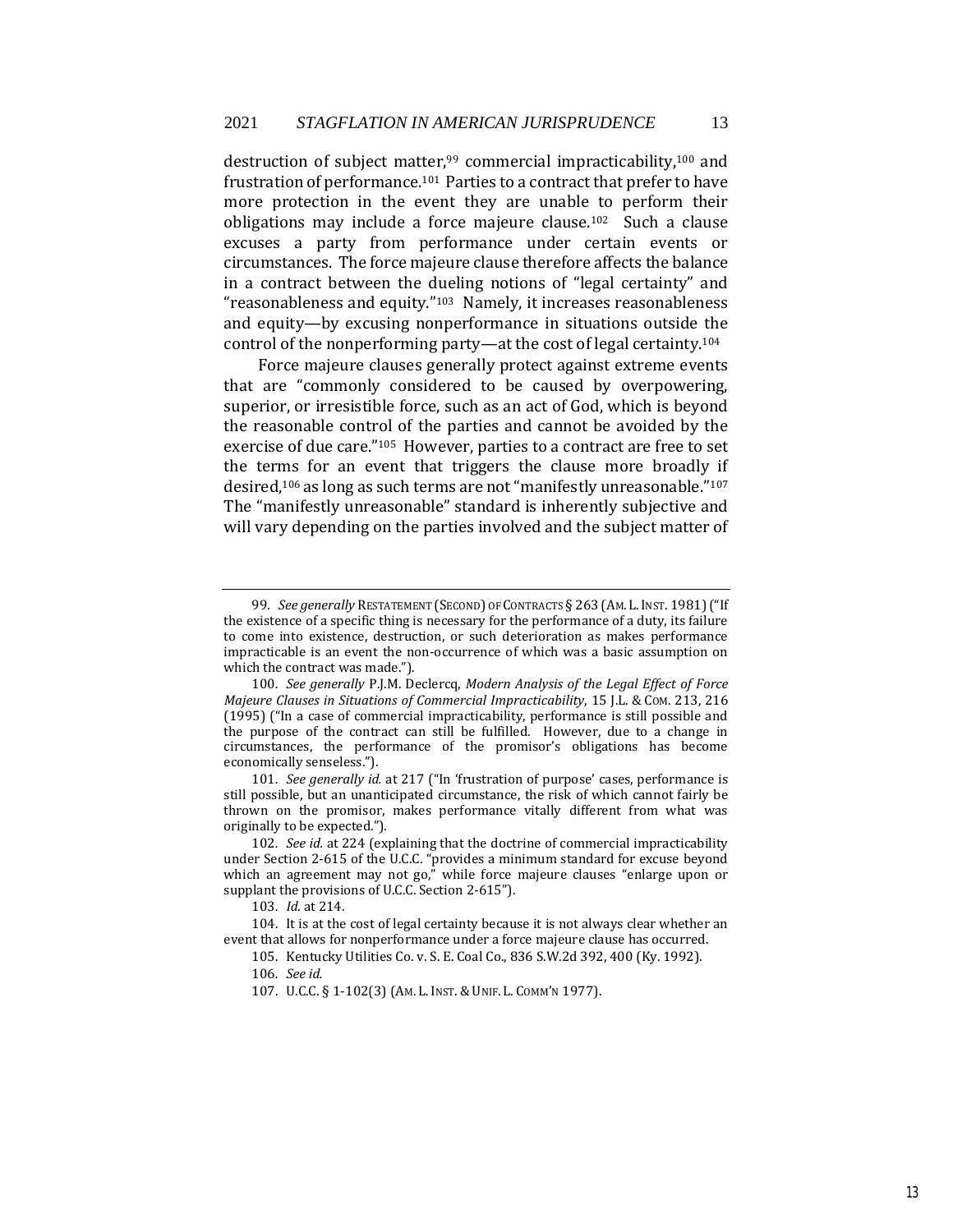the contract.108 Courts do not interpret force majeure clauses in isolation; they are interpreted against the backdrop of the entire contract.<sup>109</sup>

Force majeure clauses generally contain enumerated circumstances in which nonperformance is allowed, followed by a generic, catch-all phrase, such as "other events beyond the reasonable control of the parties."110 However, courts are more likely to allow nonperformance when the intervening event was explicitly mentioned in the force majeure clause rather than when it was only implied based on a generic, catch-all provision.111 The doctrine of *ejusdem generis* is particularly relevant to force majeure clauses. The doctrine states that when a court is interpreting a contractual clause that contains specific provisions and a generic provision, the generic clause will only be interpreted to include events similar to the events explicitly listed in the generic clause.<sup>112</sup> This issue can be minimized by explicitly stating in the generic, catch-all phrase that it applies "whether of the kind described herein or otherwise."<sup>113</sup>

If a nonperforming party to a contract attempts to use the generic, catch-all provision of a force majeure clause, courts will generally require the intervening event to be unforeseeable at the time the contract was entered into—specifically enumerated events listed in a force majeure clause do not require unforeseeability.114 If this interpretation is undesirable to the parties, they may expressly eliminate such a foreseeability requirement when drafting the force majeure clause.<sup>115</sup>

112*. See, e.g.*, Maralex Res., Inc. v. Gilbreath, 76 P.3d 626, 636 (N.M. 2003) (the case involved an oil and gas lease with a force majeure clause that provided the lease would not terminate in the event production was "prevented by an act of God, of the public enemy, labor disputes, inability to obtain material, failure of transportation, or other cause beyond the control of the Lessee." The court held that the generic catchall of "or other cause beyond the control of the Lessee" was limited to external factors because all of the specifically enumerated examples were external events).

113. Kelley, *supra* note 110, at 114 (furthermore, prefacing the explicitly listed events in the force majeure clause with "including, without limitation . . . " will also help) (citations omitted).

<sup>108</sup>*. See* Declercq, *supra* note 100, at 231.

<sup>109</sup>*. See id.* at 228.

<sup>110.</sup> Jay D. Kelley, *So What's Your Excuse? An Analysis of Force Majeure Claims*, 2 TEX. J. OIL GAS & ENERGY L. 91, 98 (2007).

<sup>111</sup>*. See, e.g.*, Kel Kim Corp. v. Cent. Mkts., Inc., 519 N.E.2d 295, 296 (N.Y. 1987) ("Ordinarily, only if the *force majeure* clause specifically includes the event that actually prevents a party's performance will that party be excused.").

<sup>114</sup>*. See id.* at 101.

<sup>115</sup>*. See* Declercq, *supra* note 100, at 237.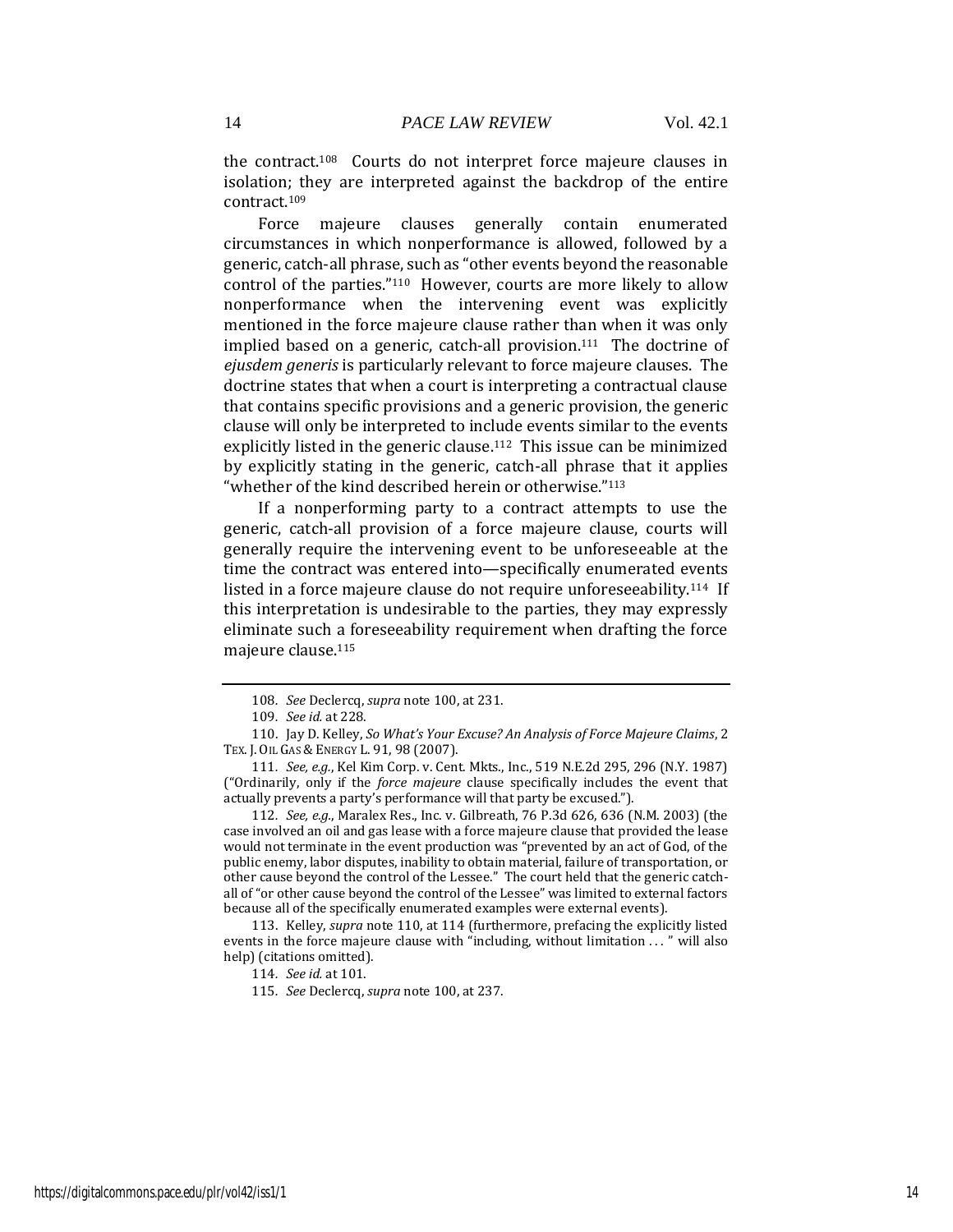In order to be freed from a contractual obligation, a force majeure clause may require the nonperforming party to comply with provisions, such as giving notice to the other party.116 After a contract is terminated by a force majeure act, contractual obligations are terminated even if the force majeure event resolves itself and the contract becomes possible again.<sup>117</sup>

# <span id="page-15-0"></span>B. Force Majeure and Inflation

With so few reported court cases citing stagflation specifically, it is unclear how courts might analyze stagflation as a force majeure event. Given that inflation is a key component of stagflation, examining cases involving inflation, force majeure clauses, and commercial impracticability provides a comparison to predict the likely outcome of using stagflation to excuse nonperformance.

Commercial impracticability has been a defense to contract performance in some cases in which inflation has arguably made contract performance impracticable for one party. With contracts for the sale of goods, Uniform Commercial Code (UCC) § 2-615(a) provides an excuse for delay in delivery or non-delivery of goods "if performance as agreed has been made impracticable by the occurrence of a contingency the non-occurrence of which was a basic assumption on which the contract was made[.]"<sup>118</sup>

One of the first cases that involved inflation and commercial impracticability was *Maple Farms, Inc. v. City School District*. <sup>119</sup> In *Maple Farms*, a milk supplier sought to terminate its contract for selling milk to a school district during the 1973–1974 school year due to a steep increase in the price of raw milk.120 The contract was entered into by the dairy farm and the school district on June 15, 1973, at which time the price of raw milk was \$8.03 cwt.121 However, by December 1973, the price of raw milk increased approximately 23%

<sup>116</sup>*. See, e.g.*, L & A Jackson Enters. v. United States, 38 Fed. Cl. 22 (1997), *aff'd*, 135 F.3d 776 (Fed. Cir. 1998) (holding that a contractor was not allowed to excuse nonperformance because he did not request an extension nor provide weather data demonstrating the alleged cause of nonperformance as required by the contract).

<sup>117</sup>*. See* Suzen M. Grieshop Corrada, *The Best Laid Plans: Force Majeure Clauses in Travel and Event Contracts*, 31 NOVA L. REV. 409, 418 (2007).

<sup>118.</sup> U.C.C. § 2-615(a) (AM. L. INST.& UNIF. L. COMM'N 1977).

<sup>119</sup>*. See* 352 N.Y.S.2d 784 (N.Y. Sup. Ct. Chemung Cnty. 1974).

<sup>120</sup>*. See id.* at 786.

<sup>121</sup>*. See id.*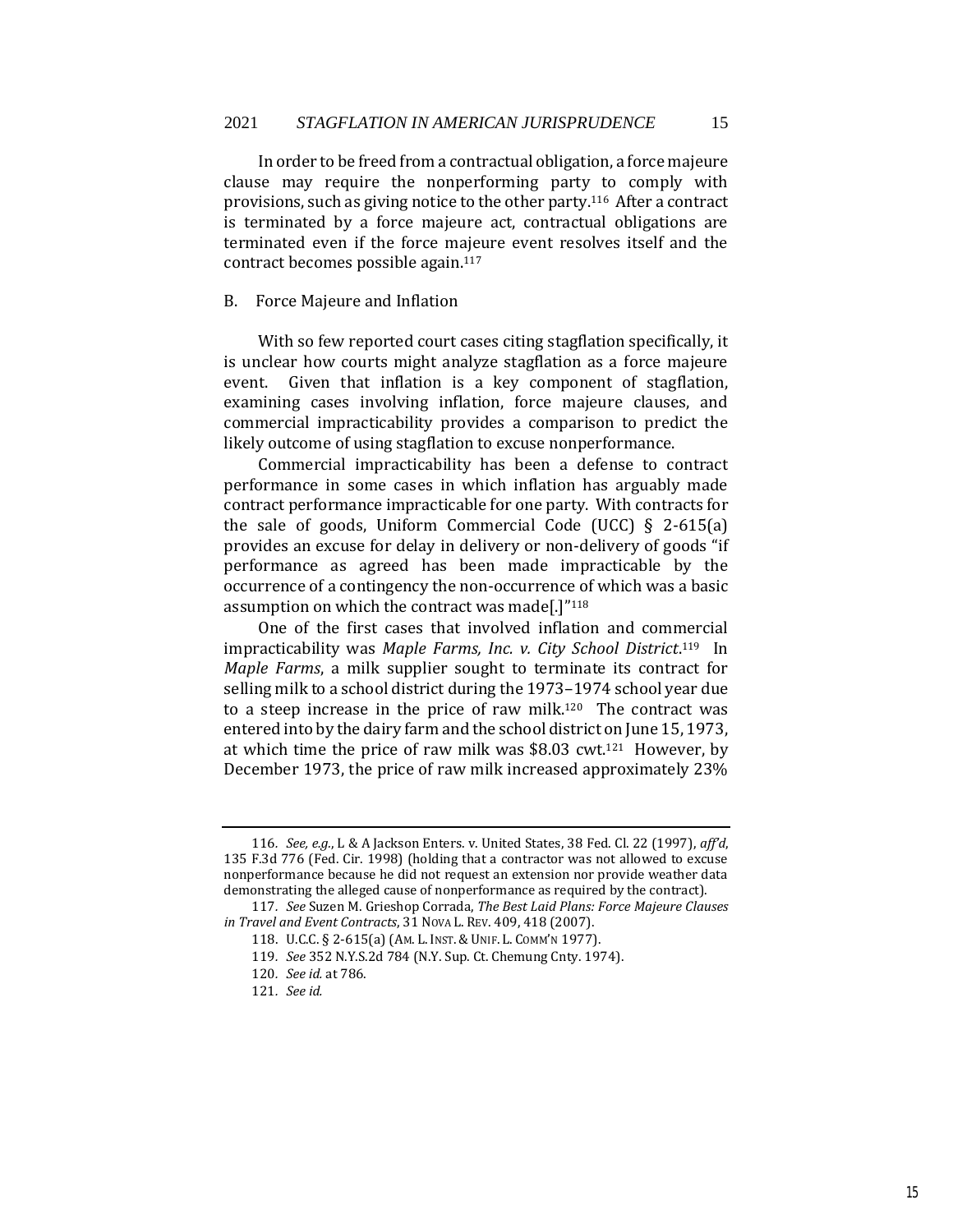#### to \$9.89 cwt.<sup>122</sup>

The dairy farm asserted common law claims of impossibility of performance and frustration of performance as well as a claim under UCC § 2-615 (commercial impracticability) in seeking to terminate the contract.<sup>123</sup> In rejecting the dairy farm's arguments to terminate the contract, the New York Supreme Court noted that the increase in the price of milk was not a "totally unexpected" occurrence.124 The court specifically remarked that a nearly 10% increase in the price of raw milk had occurred from early 1972 until when the contract was entered on June 15, 1973.125 In addition, the court also stated that the dairy farm would have been aware of the inflationary conditions in the United States at the time the contract was entered into.126 Thus, both parties, including the dairy farm, entered the contract with knowledge of increasing raw milk prices.<sup>127</sup> Finally, the court noted that the dairy farm could have included an exculpatory clause in the contract to offer relief from performance if the cost of raw milk increased—but it failed to do so.128 Despite taking a loss under the contract,<sup>129</sup> the dairy farm assumed the risk of loss by entering into the agreement under the circumstances.<sup>130</sup>

Significant inflation in price also was found not to constitute commercial impracticability in *Iowa Electric Light & Power Co. v. Atlas Corp.*131 In this case, the seller of uranium yellowcake sought reformation of a contract for the sale of the product due to alleged significant cost increases.132 The seller cited several reasons that allegedly made it commercially impracticable to perform its obligations under the contract: an OPEC oil embargo; unforeseen environmental and safety regulations enacted at the federal government level; inflation of wages, chemical costs, and equipment costs; and general conditions in the uranium market.<sup>133</sup>

122*. See id. . See id.* at 787. *. Id.* at 789. 125*. See id. . See id.* at 790. 127*. See id.* 128*. See id. . See id.* at 787. *. See id.* at 790. *. See* 467 F. Supp. 129 (N.D. Iowa 1978), *rev'd on other grounds*, 603 F.2d 1301 (8th Cir. 1979). *. See id.* at 131. *. See id.* at 134.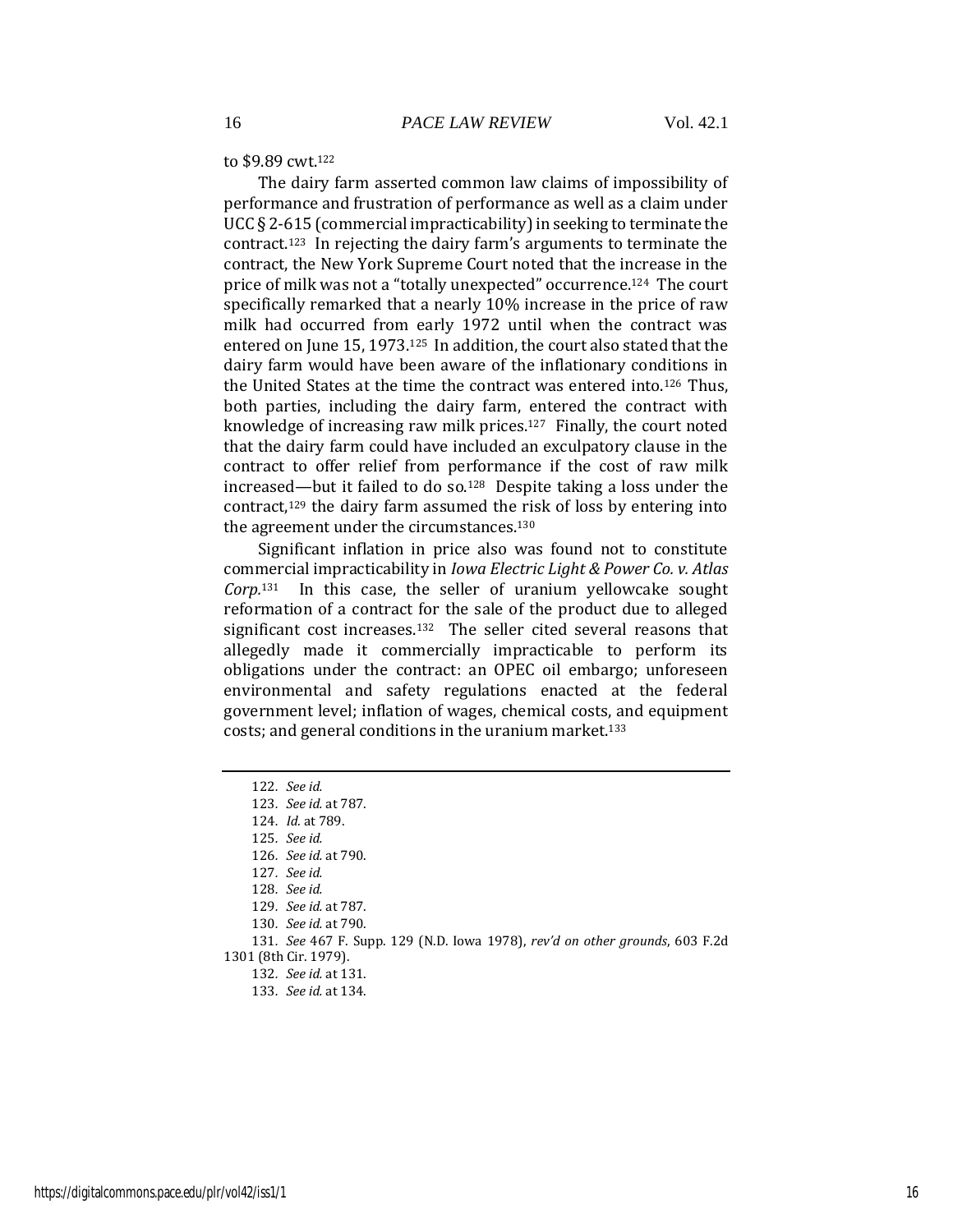The seller even cited a 58.4% increase in the price of uranium yellowcake above the contract price in their claim of commercial impracticability.134 However, the United States District Court for the Northern District of Iowa noted that the seller had good reason to anticipate rising costs and expenditures due to new regulations, despite other unforeseen phenomena.135 In addition, the court mentioned that the seller entered into a longer term contract to strengthen its ability to obtain future corporate financing, so it had knowledge that it might lose money with the contract.136 Finally, the court stated that the seller was in a good position to allocate its risk among other buyers of uranium such that it could have an advantage on other contracts with greater profit margins and increased prices.<sup>137</sup>

In declining to adopt the seller's position regarding commercial impracticability, the court specifically observed that price increases of 50% to 58% are not enough to excuse contractual obligations.138 In the end, the court held that the seller failed to prove the extent to which the price increases were due to unforeseen reasons and that the situation it found itself in was not due to its own actions.<sup>139</sup>

However, not all courts have rejected commercial impracticability in cases of severe inflation. In *Aluminum Co. of America v. Essex Group, Inc.*, the parties entered into a toll conversion service contract in which the seller company converted alumina supplied by the buyer company into aluminum for that company.<sup>140</sup> The contract entered into by the parties was to last from 1967 until 1983.141 However, in 1973 an increase in pollution control costs as well as the cost of oil increased the electricity costs of the seller.<sup>142</sup> This caused an unexpected and massive increase in the production costs of the seller, well beyond an indexed increase within the contract price.143 The seller presented evidence that it would potentially lose over \$60 million throughout the course of the contract

<sup>134</sup>*. See id.* at 139–40. 135*. See id.* at 134–35. 136*. See id.* at 135. 137*. See id.* at 140. 138*. See id.* 139*. See id.* at 132–33. 140*. See* 499 F. Supp. 53, 57 (W.D. Pa. 1980). 141*. See id.* 142*. See id.* at 58. 143*. See id.*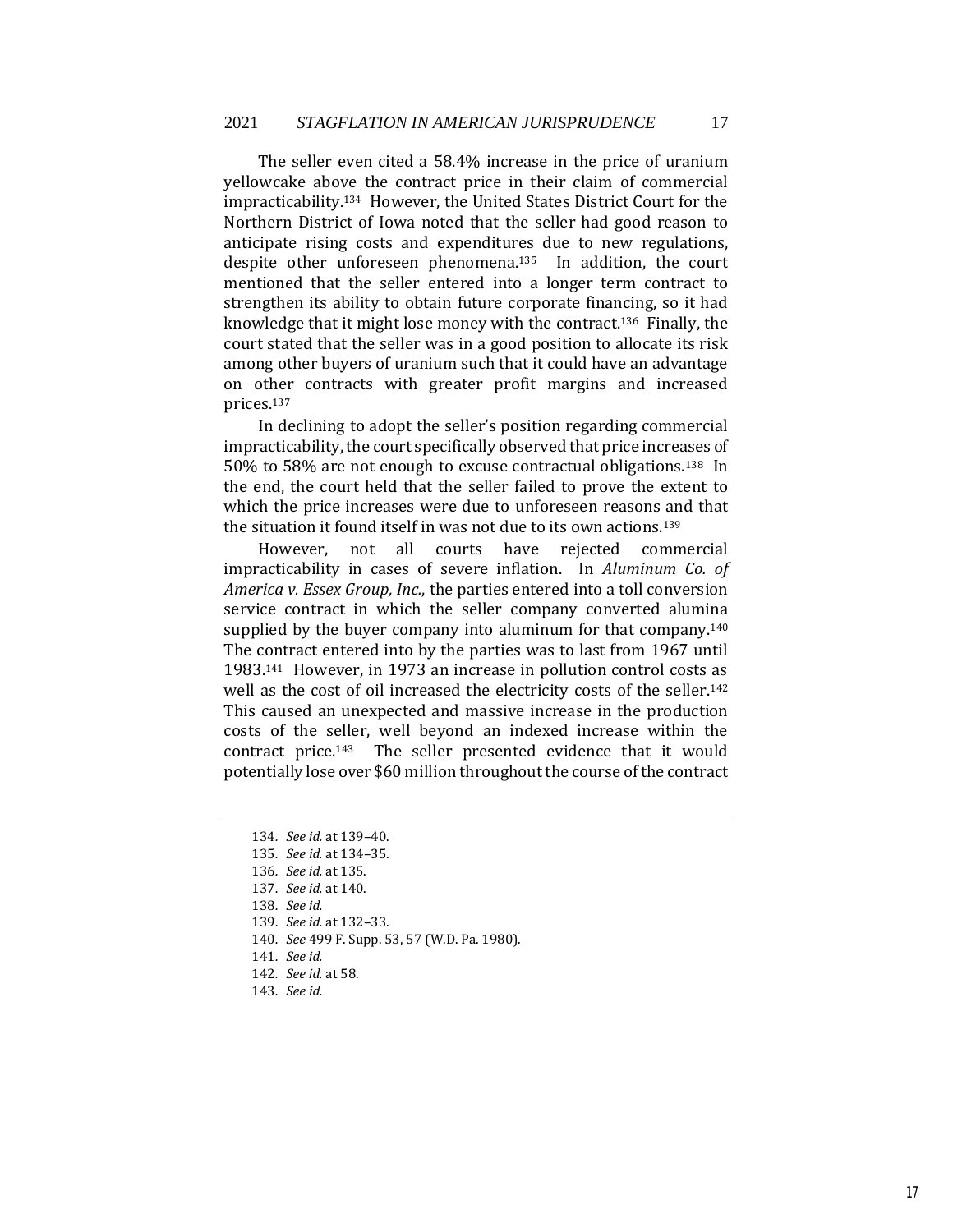due to the increased costs.<sup>144</sup>

The United States District Court for the Western District of Pennsylvania remarked that the emphasis of the doctrine of commercial impracticability was on hardship.145 Considering the fact that the seller would potentially lose approximately \$60 million under the contract, the court found that the "strict standard of severe disappointment" was met in the case and that the performance cost increase was "severe enough" to justify relief.146 The court thus ordered reformation of the contract.<sup>147</sup>

<span id="page-18-0"></span>C. Stagflation, Commercial Impracticability, and Force Majeure Clauses

With the threat of stagflation hovering over the U.S. economy today, courts may be faced with a party to a contract seeking termination and/or reformation of the contract due to stagflation. However, any parties seeking to invoke stagflation as an event that constitutes commercial impracticability will likely run into the dilemma that such a condition is more foreseeable.

<span id="page-18-1"></span>D. Stagflation and Commercial Impracticability

The decisions of the New York Supreme Court in *Maple Farms*  and the Northern District of Iowa in *Iowa Electric Light & Power* illustrate that even inflation exceeding 50% in the price of goods or materials is insufficient to establish commercial impracticability.<sup>148</sup> *Aluminum Co. of America*, the exception to the rule on inflation, exemplifies that a party seeking contract relief due to stagflation would have to demonstrate severe hardship, a substantial bar.<sup>149</sup>

A key question as to whether stagflation could excuse a party from performance through the doctrine of commercial impracticability is whether stagflation is foreseeable. An era of stagflation that could arise today would emerge in the wake of the COVID-19 pandemic. As one federal bankruptcy judge in Florida

<sup>144</sup>*. See id.* at 73.

<sup>145</sup>*. See id.* at 72.

<sup>146</sup>*. Id.* at 73.

<sup>147</sup>*. See id.* at 80.

<sup>148</sup>*. See* 52 N.Y.S.2d 784 (Sup. Ct. Chemung Cnty. 1974); see also 467 F. Supp. 129 (N.D. Iowa 1978), *rev'd on other grounds*, 603 F.2d 1301 (8th Cir. 1979).

<sup>149</sup>*. See* 499 F. Supp. 53, 57 (W.D. Pa. 1980).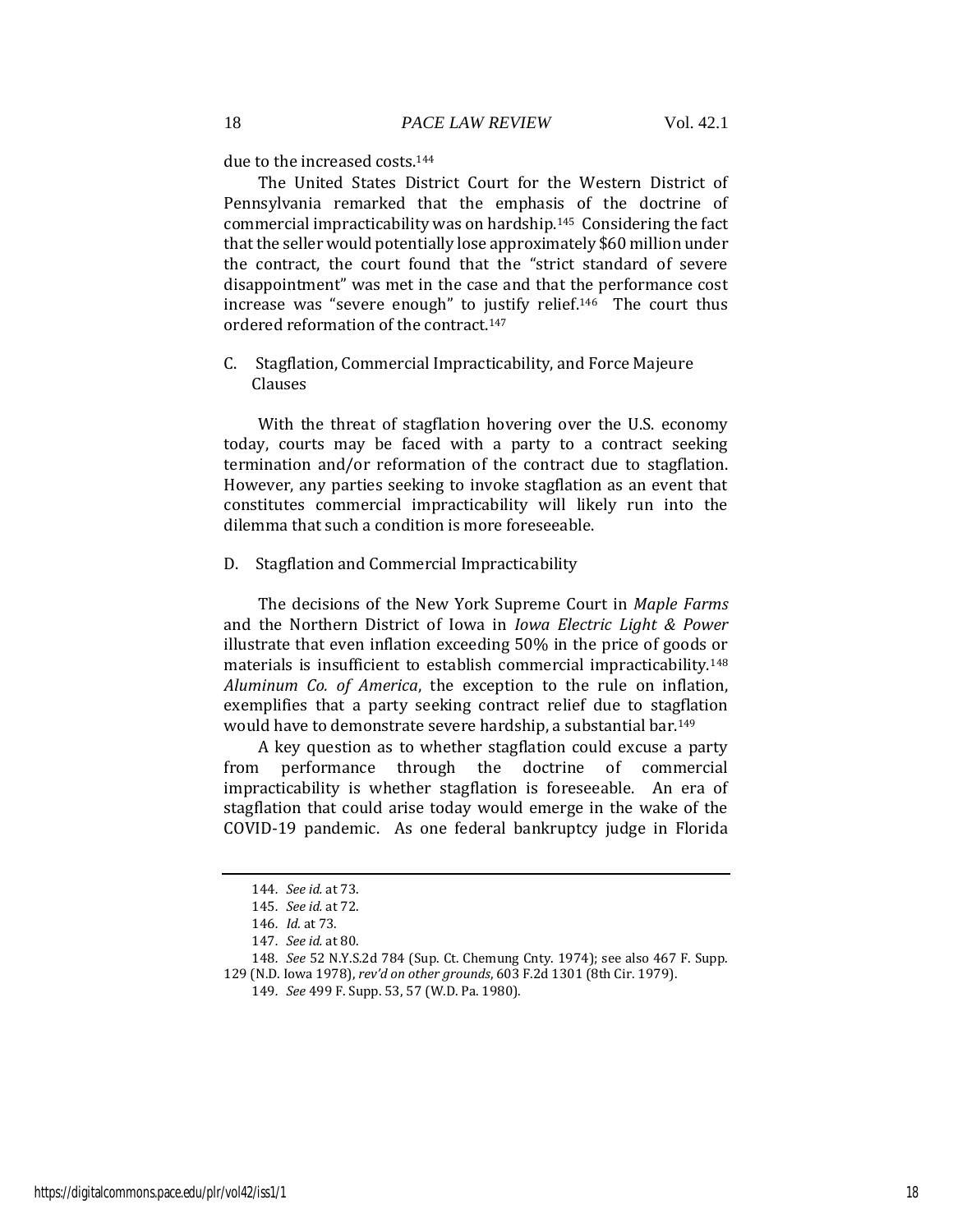noted, "[t]here is no question that the COVID-19 pandemic was completely unforeseeable."150 However, by contrast, a period of stagflation is arguably foreseeable—consider the opinion of the appellate court in New Jersey with the *Theofanis* case.151 The fact that the husband was experiencing difficulties with the floral business in the wake of the 2008 financial crisis was not grounds to invalidate a personal settlement agreement, especially where that husband's business had survived the stagflation of the 1970s.<sup>152</sup>

Individuals in their sixties, seventies, and eighties likely have memories and personal experiences of living through an era of stagflation. There is a saying that "history repeats itself."<sup>153</sup> Contracting parties should be aware of the very real threat of stagflation today, and the warning signs from the elevated prices of lumber, used cars, and other consumer goods today may very well be the harbingers of a period of stagflation. Furthermore, stagflation is more a creation of human hands, whereas other situations (e.g., a pandemic) are more of a natural occurrence.<sup>154</sup> Future courts are likely to deny relief on the basis of commercial impracticability when only stagflation is present.

# <span id="page-19-0"></span>E. Stagflation and Force Majeure

Would stagflation constitute a force majeure event? Parties in a contract may certainly utilize strategic contracting to protect their interests in an era of high unemployment and high inflation.<sup>155</sup> Several recent cases involving the COVID-19 pandemic and force majeure provisions provide guidance on the drafting of force majeure clauses to encompass a stagflation event.

Courts across the country are now facing claims by commercial tenants seeking relief from commercial leases due to financial

<sup>150</sup>*. In re* Cinemex USA Real Est. Holdings, Inc., 627 B.R. 693, 700 (Bankr. S.D. Fla. 2021).

<sup>151</sup>*. See* No. A-5943-08T3, 2011 WL 611869, at \*6 n.6 (N.J. Super. Ct. App. Div. Feb. 23, 2011).

<sup>152</sup>*. See id.* at 16-18.

<sup>153.</sup> David Baker, *History Repeats Itself. That's Bad News for the 2020s*, THE CONVERSATION (Jan. 2, 2020, 4:56 PM), https://theconversation.com/history-repeatsitself-thats-bad-news-for-the-2020s-127116.

<sup>154</sup>*. See* Civil Action No. CV 20-4223, 2021 WL 1193100, at \*3 (E.D. Pa. Mar. 30, 2021) (citation omitted).

<sup>155</sup>*. See* Larry A. DiMatteo, *Strategic Contracting: Contract Law As a Source of Competitive Advantage*, 47 AM. BUS. L.J. 727, 762–63 (2010).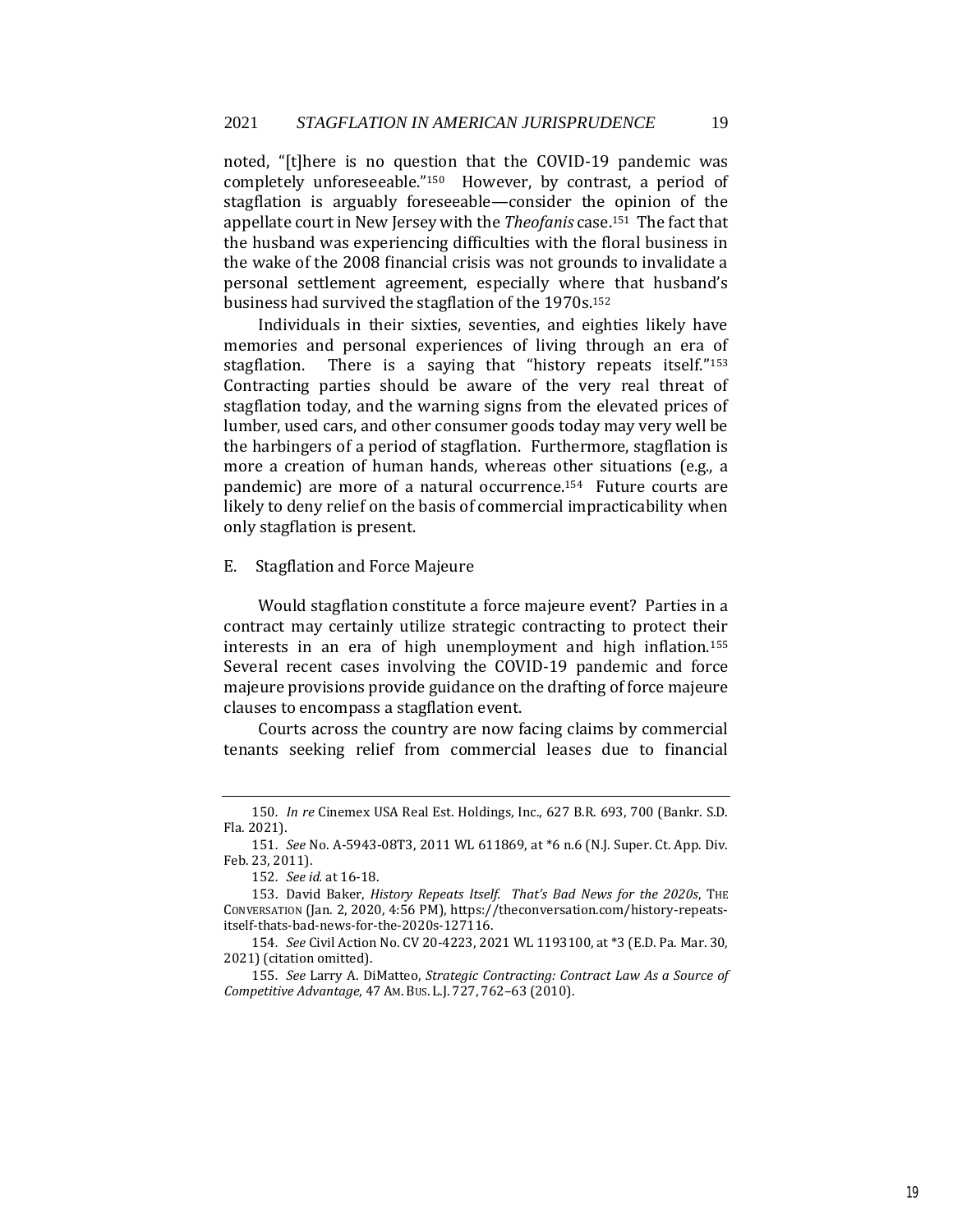difficulties faced while the businesses were closed at the onset of the COVID-19 pandemic. For example, in *1600 Walnut Corp. v. Cole Haan Co. Store*, a footwear and accessories company sought a discharge of its contractual obligations under an eleven-year lease due to impracticability of performance, impossibility, and frustration of purpose following closure due to restrictions imposed by the Governor of Pennsylvania in response to the COVID-19 pandemic.<sup>156</sup> However, the force majeure clause of the lease specifically defined "another reason not the fault of or beyond the reasonable control of the party delayed" to be a force majeure event.157 Despite restrictive governmental laws or regulations constituting a force majeure event, the clause also stated that a force majeure event "shall not. . . relieve Tenant from the obligation to pay Rent."158 Interpreting this clause, the United States District Court for the Eastern District of Pennsylvania found that the COVID-19 pandemic constituted "another reason not the fault of or beyond the reasonable control of the party delayed[,]" and denied relief to the footwear and accessories company.<sup>159</sup>

A state appellate court in New York also examined the frustration of purpose defense in *A/R Retail LLC v. Hugo Boss Retail, Inc.*160 This case involved a thirteen-year lease between a commercial landlord and retail tenant.161 The contract at issue included in the force majeure provision that "order or regulations of or by any governmental authority" would constitute a force majeure event.<sup>162</sup> In addition, the lease agreement noted that a force majeure event would not excuse "Tenant's obligations to pay any sums of money due under the terms of this Agreement[.]"<sup>163</sup> The retail tenant sought relief from the lease through rescission or reformation due to frustration of purpose as a result of the COVID-19 pandemic.<sup>164</sup>

In rejecting the application of the frustration of purpose defense, the New York Supreme Court remarked that "[t]he pandemic triggered several months of 'shutdown' followed by an evolving set of

157*. Id.* (citation omitted).

<sup>156</sup>*. See* 2021 WL 1193100 at \*1.

<sup>158</sup>*. Id.*

<sup>159</sup>*. Id.* at \*3.

<sup>160</sup>*. See* 149 N.Y.S.3d 808 (N.Y. Sup. Ct. N.Y. Cnty. 2021).

<sup>161</sup>*. See id.* at 814.

<sup>162</sup>*. Id.* at 816.

<sup>163</sup>*. Id.* at 817.

<sup>164</sup>*. See id.* at 813.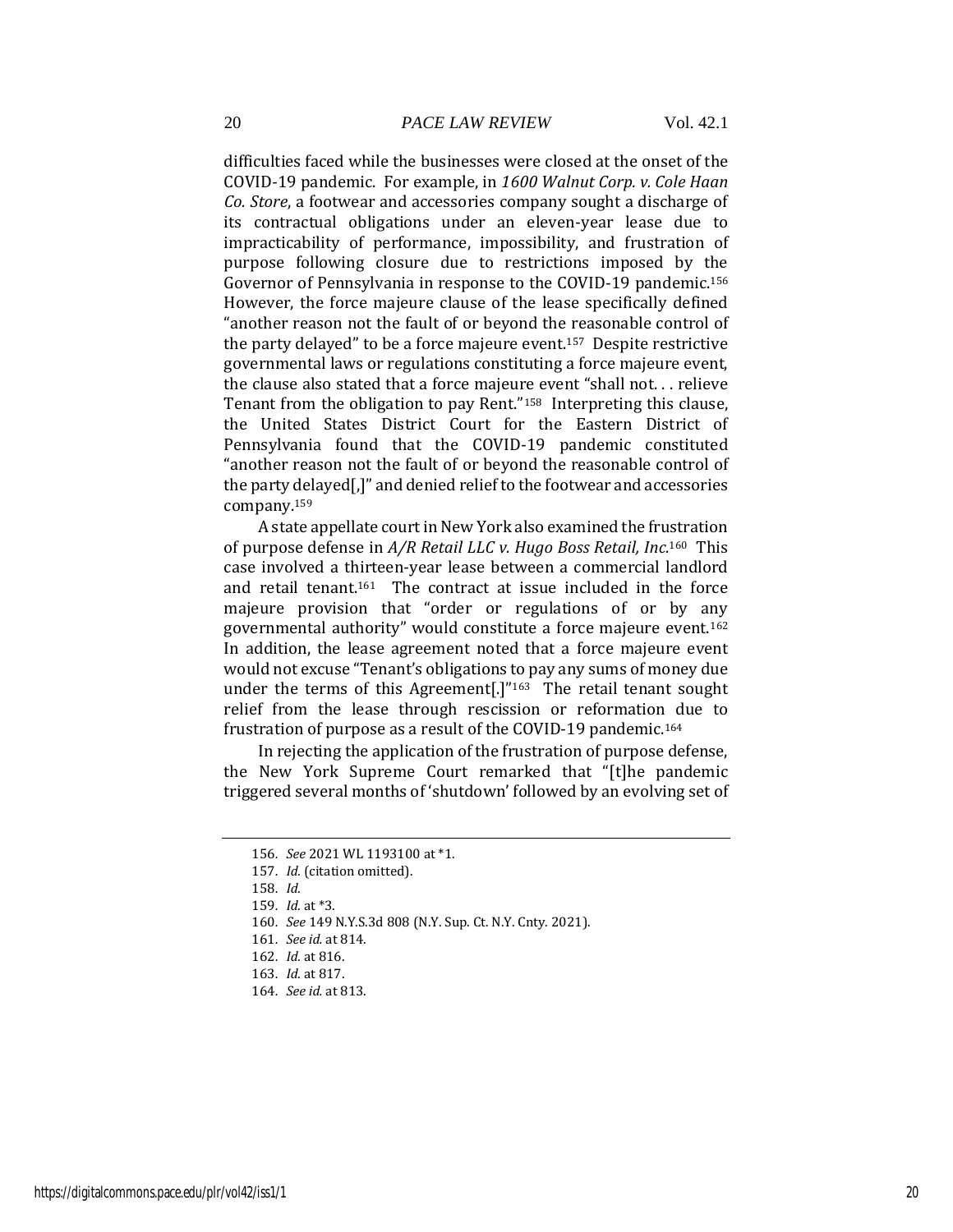capacity restrictions that have reduced (but not eliminated) Tenant's ability to generate revenue from its retail operation."165 Furthermore, the court made the observation that the risk of government restrictions on the utilization of the premises were also foreseen, as such a contingency was provided for in the force majeure clause.<sup>166</sup>

However, not all courts have denied relief to tenants seeking release from their leases as a result of the COVID-19 pandemic. For instance, the United States Bankruptcy Court for the Southern District of Florida, in *In Re Cinemex USA Real Estate Holdings, Inc.*, relieved a movie theater business from the obligation to pay rent to a commercial landlord during the time period when movie theaters were shut down during the pandemic.<sup>167</sup> The force majeure clause included "governmental action" and "other conditions similar to those enumerated in this Section beyond the reasonable control of the party obligated to perform" within its scope.168 The court also noted that the COVID-19 pandemic was a "completely unforeseeable" event "and certainly not the fault of either contract party."<sup>169</sup>

The lessons of the foregoing cases illustrate the importance of defining stagflation as a force majeure event within a contractual clause. As the Eastern District of Pennsylvania in *1600 Walnut Corp.* observed, common law theories for contractual relief should only determine allocation of risk between the parties in the event there is an absence of a contractual allocation of risk.170 As the Florida District Court of Appeals also noted, common law defenses to contract enforcement are not available "if the relevant business risk was foreseeable at the inception of the agreement and could have been the subject of an express contractual agreement."<sup>171</sup> Stagflation is positioned as a very real risk in 2021, and now prominent voices such as economist Nouriel Roubini are issuing warnings about approaching stagflation.<sup>172</sup> Stagflation is arguably a foreseeable event,

<sup>165</sup>*. Id.* at 823.

<sup>166</sup>*. See id.* at 825.

<sup>167</sup>*. See* 627 B.R. 693 (Bankr. S.D. Fla. 2021).

<sup>168</sup>*. Id.* at 699.

<sup>169</sup>*. Id.* at 700.

<sup>170</sup>*. See* Civil Action No. CV 20-4223, 2021 WL 1193100, at \*3 (E.D. Pa. Mar. 30, 2021).

<sup>171.</sup> Home Design Ctr.—Joint Venture v. Cnty. Appliances of Naples, Inc., 563 So.2d 767, 769 (Fla. Dist. Ct. App. 1990).

<sup>172</sup>*. See* Paula Froelich, *Economist Nouriel Roubini Warns of 'Train Wreck' Stock Market Crash and 'Stagflation*,*'* N.Y. POST (July 3, 2021, 4:53 PM), https://nypost.com/2021/07/03/economist-roubini-warns-of-stock-market-crash-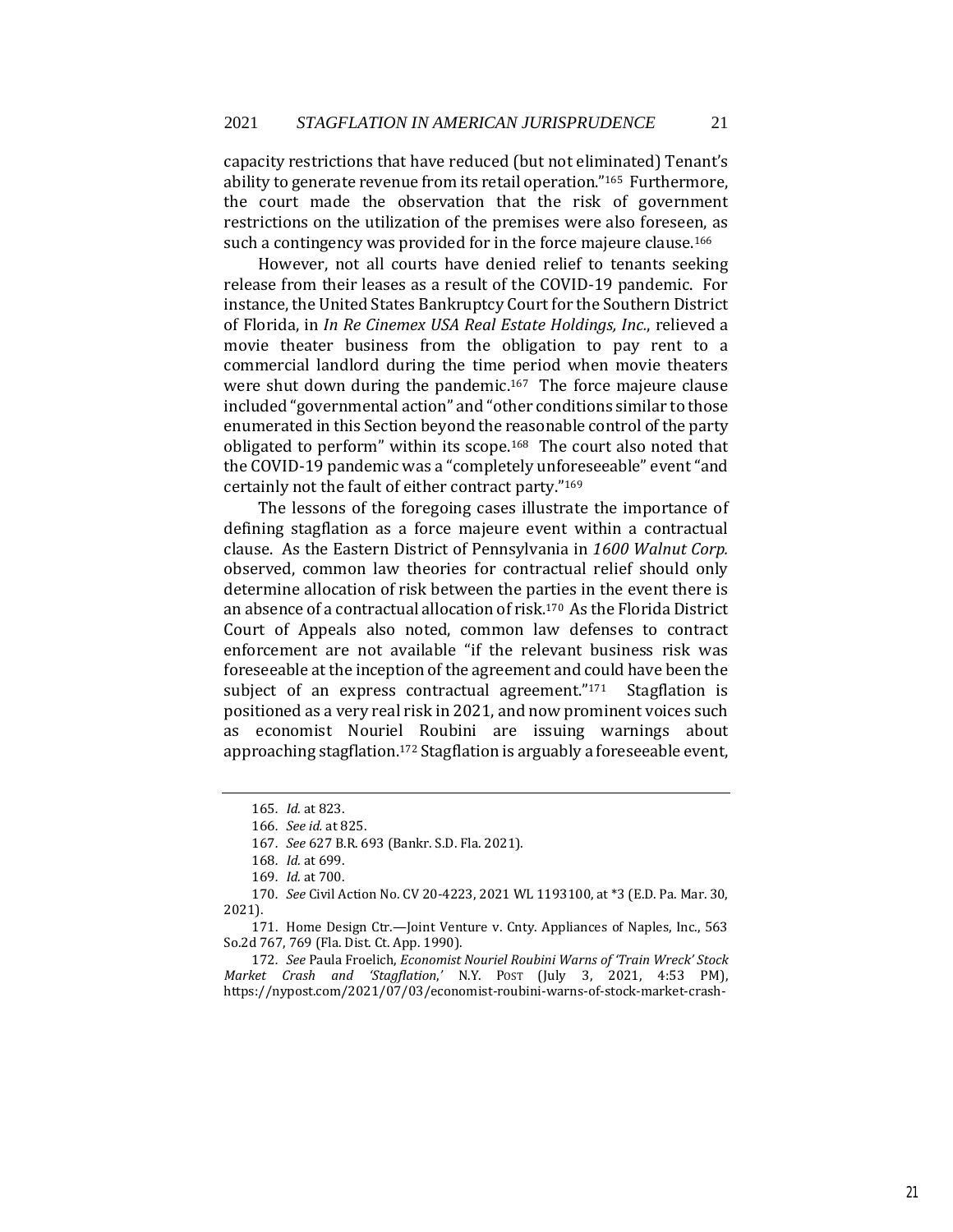and its inclusion as a force majeure event within a force majeure clause should be a subject of negotiation with parties to commercial contracts.

So, if stagflation is included within a force majeure clause between two parties in a commercial contract, how should it be defined? As prior cases indicated, even price inflation exceeding 50% may not be enough to justify commercial impracticability. Parties wishing to draft a force majeure clause that protects against stagflation should consider explicitly defining the term. This is because the standard definition of stagflation as "[p]ersistent high inflation combined with high unemployment and stagnant demand in a country's economy"<sup>173</sup> is inherently subjective. Thresholds for exactly what constitutes "high" inflation, "high" unemployment, and stagnant economic growth should be expressly defined. Likewise, an explicit time period for which these events need to occur to be considered "persistent" should be defined. Finally, parties may decide to allow force majeure protections even when two of the three prongs of stagflation are present.<sup>174</sup>

### <span id="page-22-0"></span>V. CONCLUSION

The COVID-19 pandemic brought about numerous issues regarding contractual obligations—most notably, the ability of a party to excuse nonperformance through commercial impracticability or a force majeure clause. This first-of-its-kind Article provides valuable insight into how post-COVID-19 stagflation would likely be viewed by courts as an excuse for nonperformance. The very real threat of stagflation in the near future is problematic for businesses, not only because of the likely harm from reduced sales but also because the media coverage of the threat means that it is foreseeable; therefore, it would likely not be covered under a theory of commercial impracticability or in a generic force majeure clause. A further problem for business owners is that attempting to include stagflation

and-stagflation/.

<sup>173</sup>*. Stagflation*, LEXICO, https://www.lexico.com/en/definition/stagflation (last visited Dec. 6, 2021).

<sup>174.</sup> To make matters even more complex, parties may wish to implement a totality-of-the-circumstances type sliding scale. For example, one could hypothetically posit that "stagflation is defined as when the average percentage change in unemployment increases, inflation increases, and U.S. GDP decreases exceed 6%." This way, force majeure protections may be enacted if two of the factors are exceptionally high despite one factor remaining low.